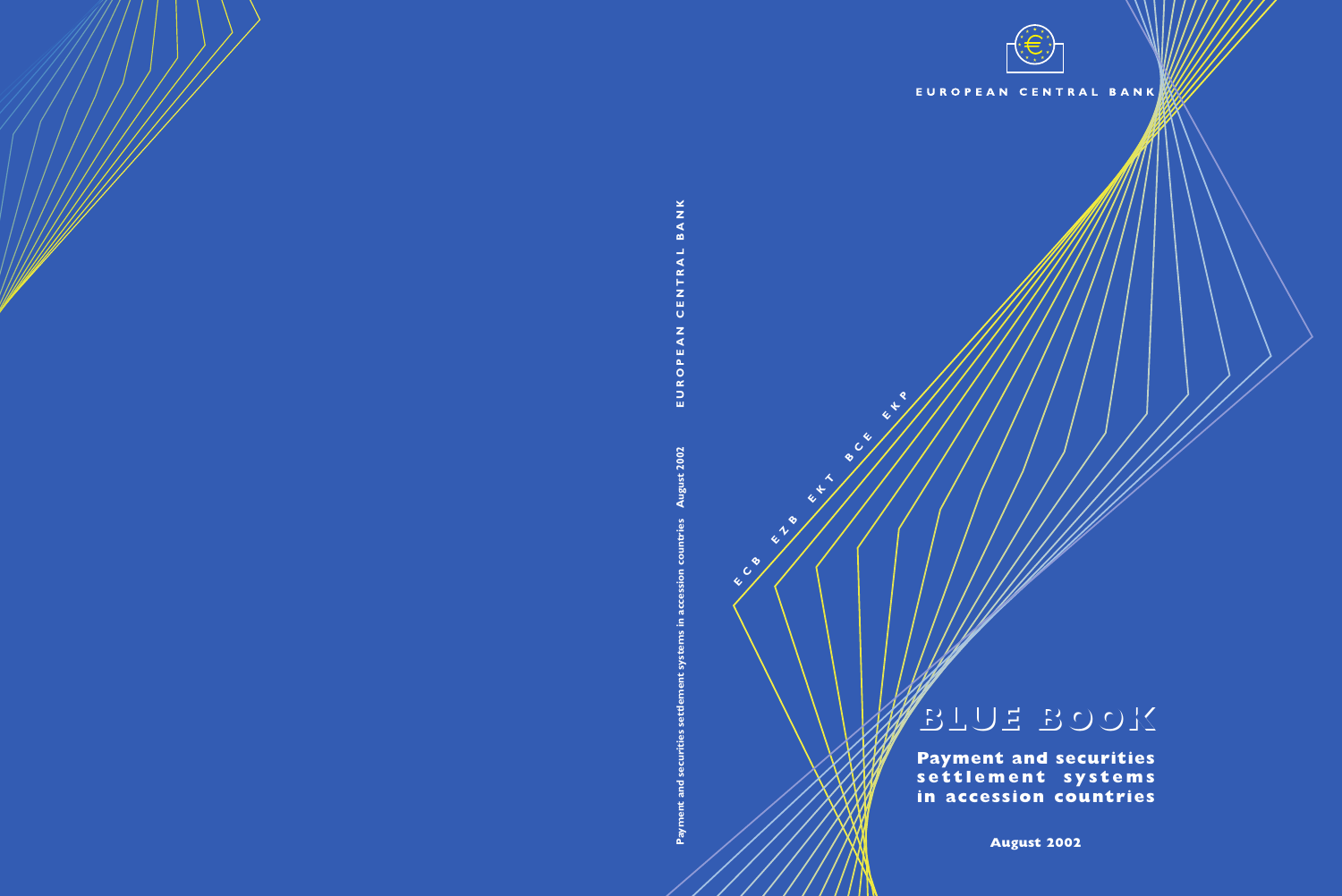



# **BLUE BOOK BLUE BOOK**

**Payment and securities settlement systems in accession countries**

**August 2002**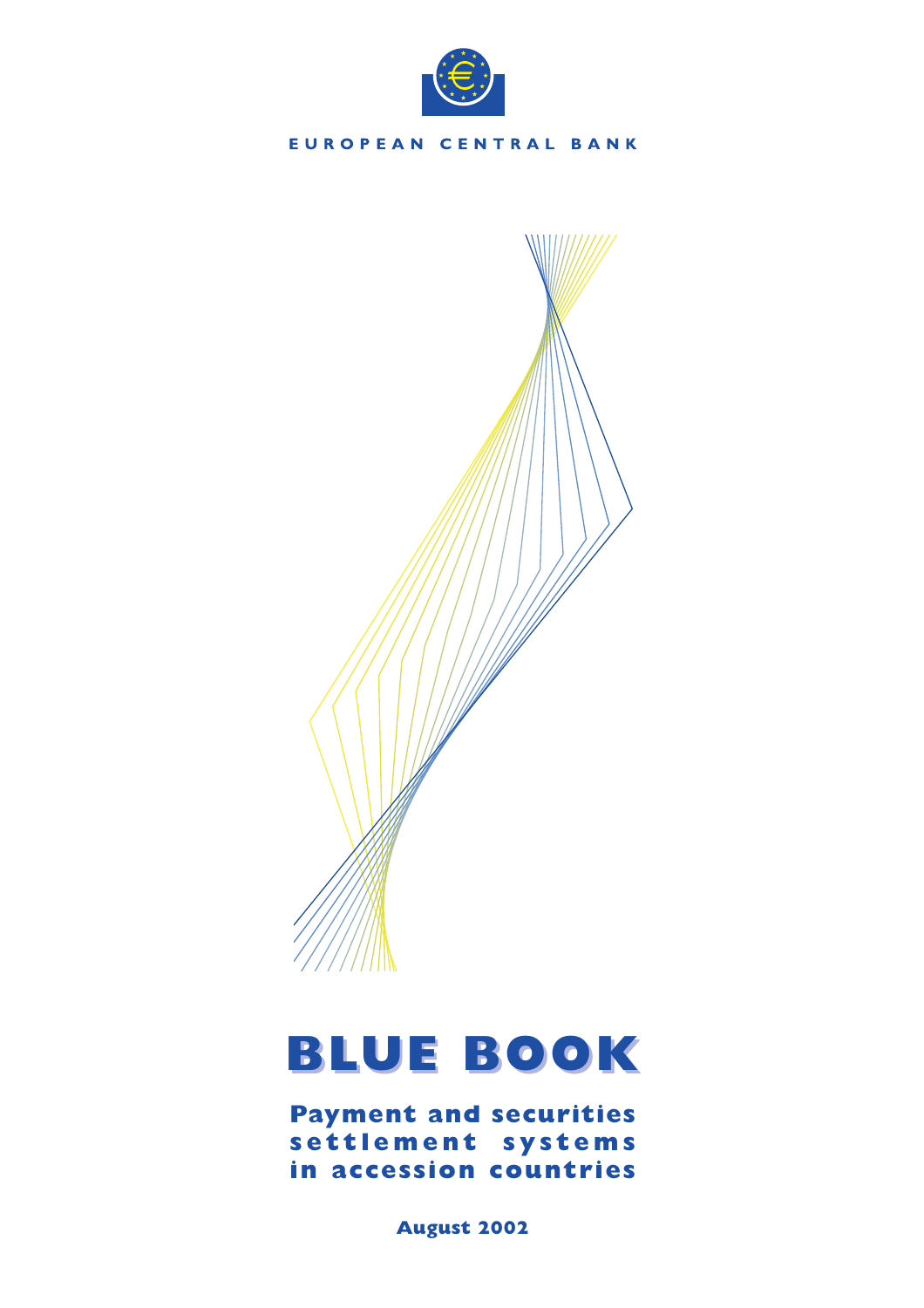# **© European Central Bank, 2002**

| <b>Address</b>        | Kaiserstrasse 29          |
|-----------------------|---------------------------|
|                       | D-60311 Frankfurt am Main |
|                       | Germany                   |
| <b>Postal address</b> | <b>Postfach 160319</b>    |
|                       | D-60066 Frankfurt am Main |
|                       | <b>Germany</b>            |
| <b>Telephone</b>      | +49 69 1344 0             |
| Internet              | http://www.ecb.int        |
| Fax                   | +49 69 1344 6000          |
| <b>Telex</b>          | 411 144 ech d             |

*The country chapters in this Blue Book are published under the responsibility of the respective national central banks. All rights reserved.*

*Reproduction for educational and non-commercial purposes is permitted provided that the source is acknowledged.*

ISBN 92-9181-312-5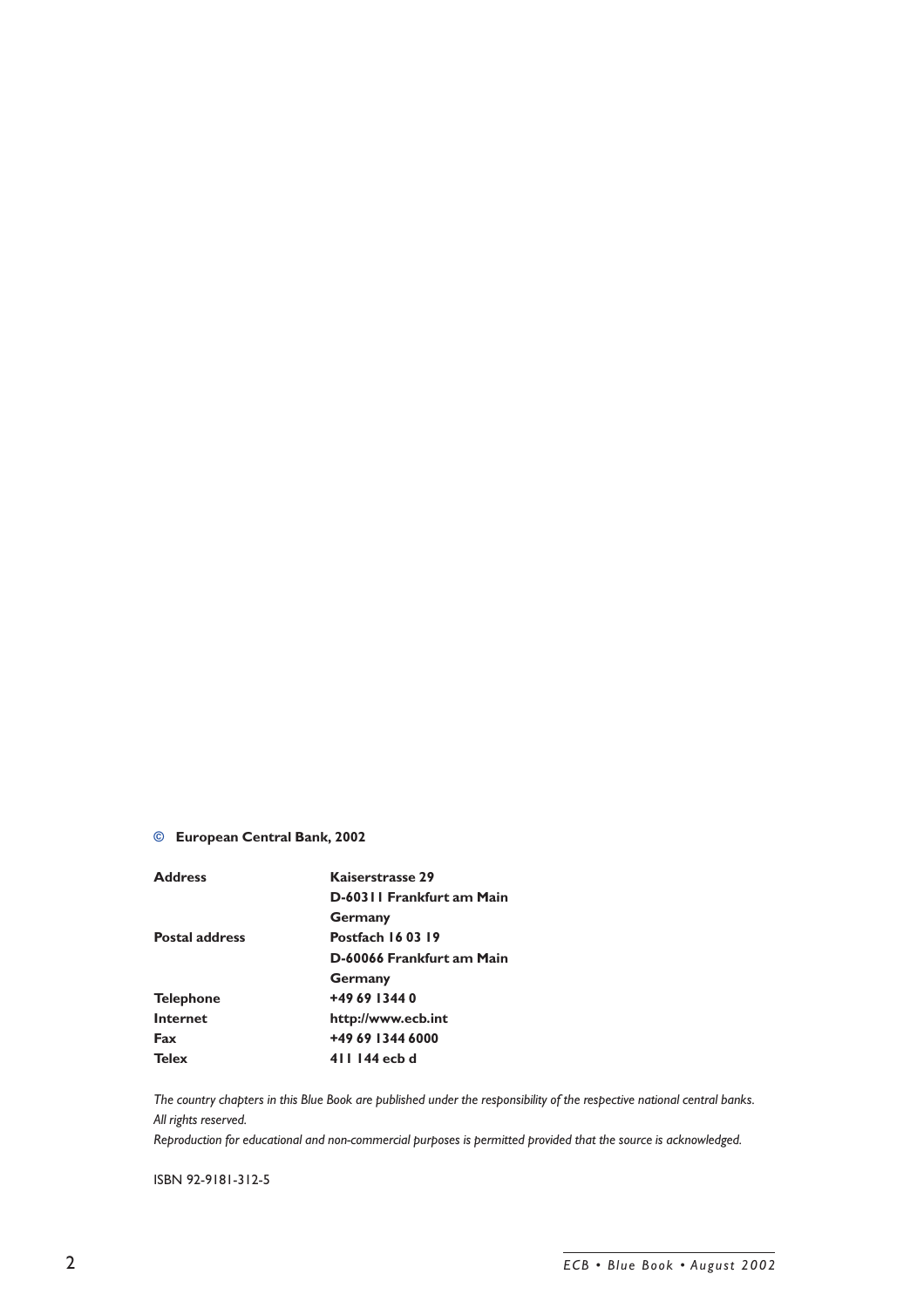# **Contents**

| Foreword        |                          |                                      | 5              |
|-----------------|--------------------------|--------------------------------------|----------------|
| Introduction    |                          |                                      | $\overline{7}$ |
|                 |                          | General terms and acronyms           | 9              |
| <b>Chapters</b> | $\overline{\phantom{a}}$ | <b>Bulgaria</b>                      | $\mathbf{H}$   |
|                 | $\overline{2}$           | Cyprus                               | 4 <sub>1</sub> |
|                 | 3                        | Czech Republic                       | 65             |
|                 | $\overline{4}$           | Estonia                              | 91             |
|                 | 5                        | Hungary                              | 2              |
|                 | 6                        | Latvia                               | 155            |
|                 | 7                        | Lithuania                            | 183            |
|                 | 8                        | Malta                                | 205            |
|                 | 9                        | Poland                               | 225            |
|                 | 0                        | Romania                              | 255            |
|                 | $\mathbf{I}$             | Slovakia                             | 287            |
|                 | 2                        | Slovenia                             | 317            |
| Annexes         | I                        | Comparative tables                   | 349            |
|                 | $\overline{2}$           | Country tables                       | 381            |
|                 | 3                        | Methodology for the statistical data | 509            |
|                 | 4                        | Glossary                             | 521            |
|                 | 5                        | Co-ordination Group members          | 553            |

*In general, the accession country Blue Book describes systems as at November 2001, although more recent information has been used for some systems. Data used in this publication are as at end-2001 unless otherwise indicated.*

### *Conventions used in the statistical tables:*

*nav data not available*

*nap not applicable*

*neg negligible*

*0 exactly zero or none*

*Country tables (1996-2001):*

*Figures are presented in the respective national currency.*

*Comparative tables (1996-2001, unless otherwise indicated):*

*Figures have been converted into euro for all countries using the exchange rate shown in Table 1 of the respective country table.*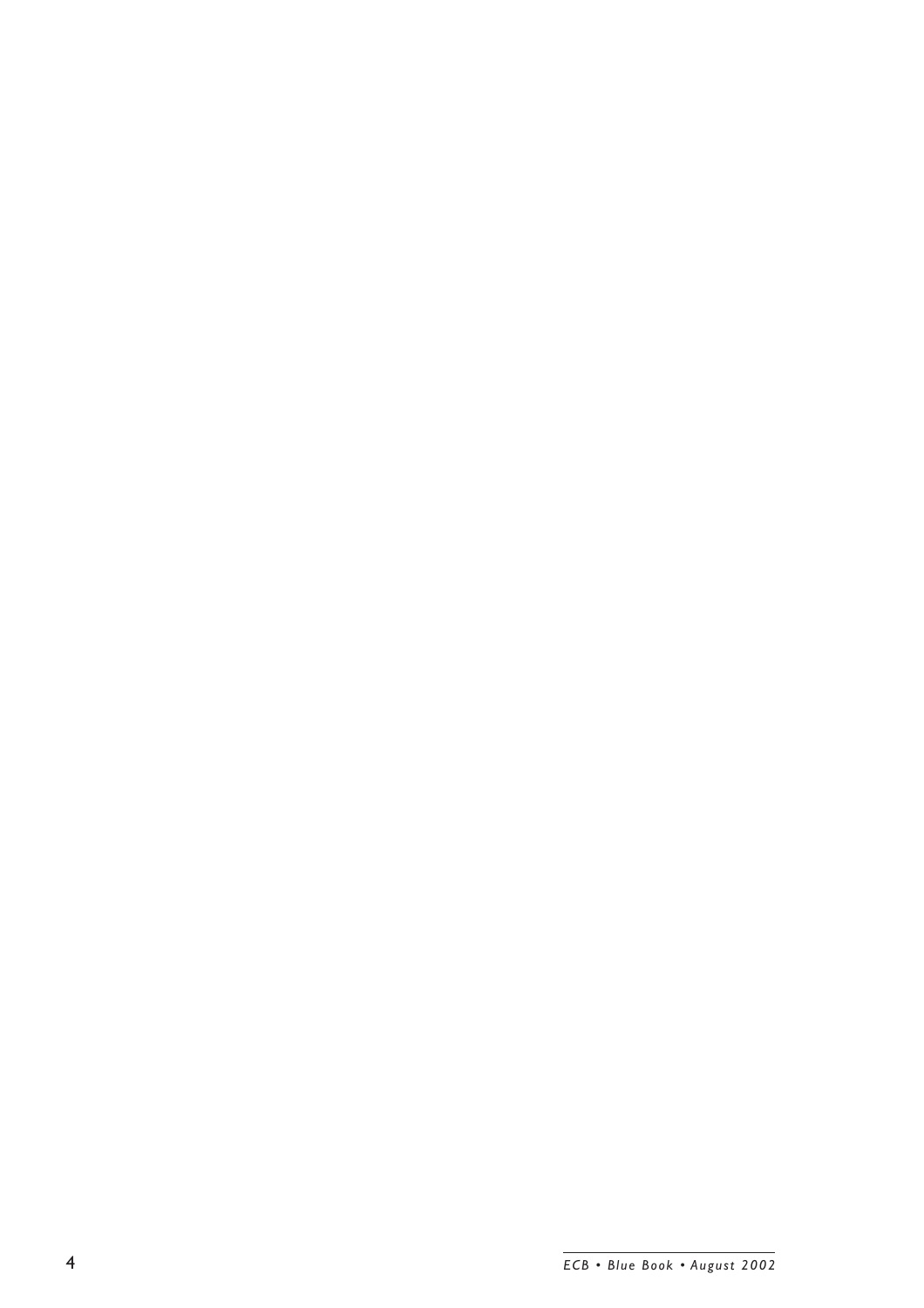# **Foreword**

There are currently 12 countries conducting accession negotiations for membership of the European Union (EU). These accession countries are Bulgaria, Cyprus, the Czech Republic, Estonia, Hungary, Latvia, Lithuania, Malta, Poland, Romania, Slovakia and Slovenia. Turkey is also an official candidate country for EU membership, but accession negotiations have not yet started.

This report, entitled "Payment and securities settlement systems in accession countries", is the second edition of what has come to be known as the "accession country Blue Book". It comprises a description of payment and settlement systems in the 12 accession countries, including the related statistical data. The first report of this kind, which was entitled "Payment and securities settlement systems in countries that have applied for membership of the European Union", was published in August 1999. For EU countries, such information is contained in the report entitled "Payment and securities settlement systems in the European Union", also known as the "EU Blue Book". The EU Blue Book is a descriptive guide to the payment and settlement systems in EU Member Sates. The third edition was published by the European Central Bank in June 2001.

The importance of payment and securities settlement systems in modern economies has been growing considerably over the past decades. Central banks not only face the task of steering the monetary conditions in the economy, but also have a direct interest in the prudent design and operation of the payment and settlement systems processing their currency. Payment systems play a pivotal role in a modern economy, as most economic activity relies on them. As the settlement infrastructure for securities markets is also crucial to the functioning of financial markets, payment and securities clearing and settlement systems need to be safe and efficient.

It is essential that central banks have comprehensive information available to them to support them in their endeavours to promote the soundness and efficiency of payment and securities clearing and settlement systems.

The variety and structure of payment and securities clearing and settlement systems differ from country to country, both for historical reasons and on account of differences in the legal, regulatory and institutional environment. Furthermore, payment and settlement systems are not static in nature. They are dynamic systems which have evolved over time and which will continue to do so. In view of EU accession, a large number of reforms are taking place in the countries concerned. It is one of the priorities of accession countries to develop modern, robust and efficient market infrastructures which serve the needs of their economies, facilitate the development of safe and efficient financial markets and allow a smooth integration into the Single Market. As payment and securities clearing and settlement systems are part of the market infrastructure, many projects in accession countries are related to them. For example, real-time gross settlement (RTGS) systems are being introduced, and progress has been made towards implementing systems and procedures allowing the introduction of delivery versus payment (DVP) mechanisms and the effective management of collateral. The aim is twofold: first, to ensure that accession countries' payment and securities clearing and settlement systems infrastructure is sufficiently robust to avoid systemic risks and possible contagion effects across the EU in the event of problems. Second, to ensure that accession countries' domestic infrastructures are efficient enough to allow local market participants to compete with other EU market participants. Most infrastructures and procedures  $-$  including the underlying regulatory framework  $-$  have been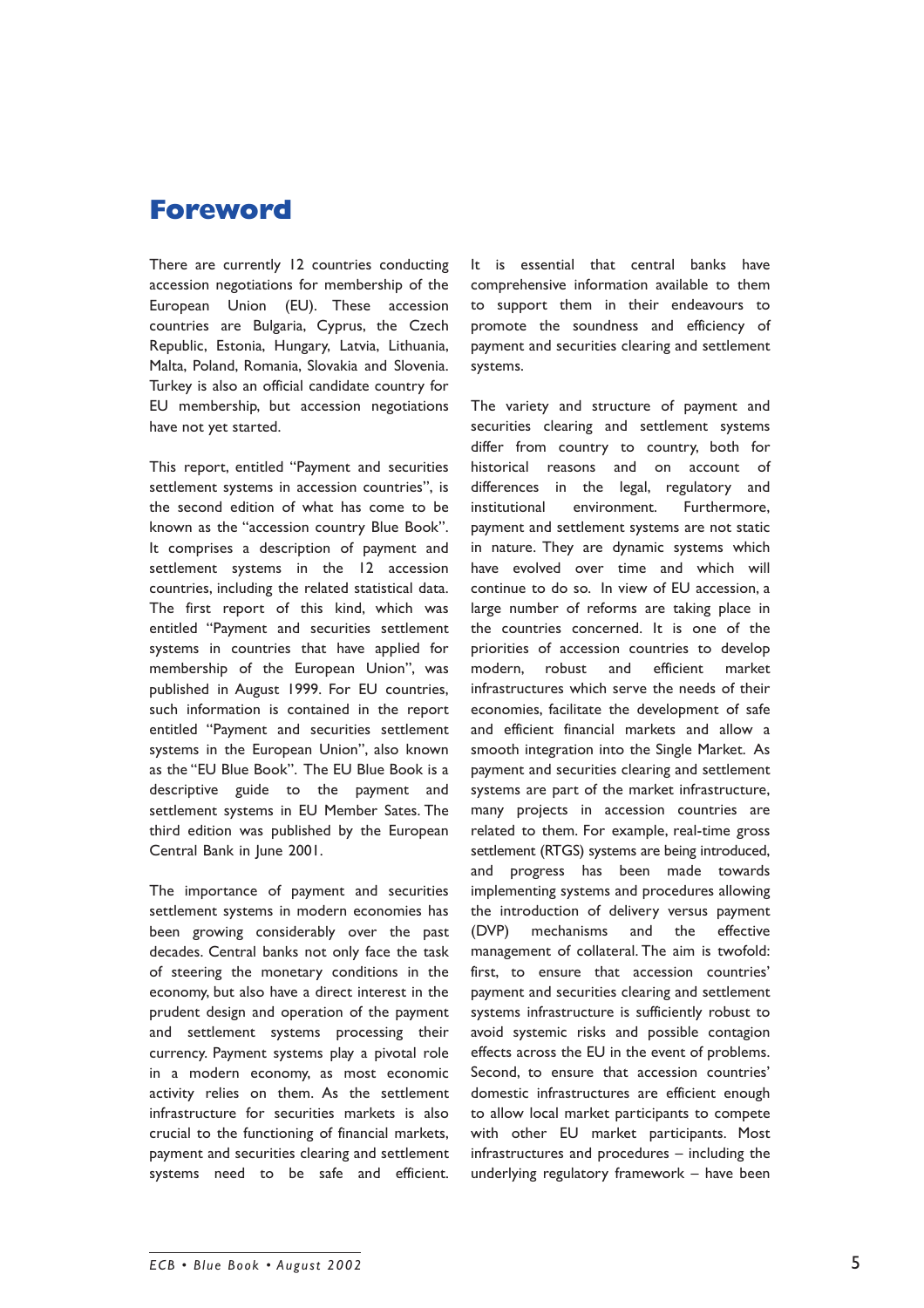or are being brought into line with EU requirements, a process which often involves substantial investment.

The information in this accession country Blue Book shows the extensive restructuring work that has been undertaken in payment and settlement systems in accession countries in recent years. It also provides information useful in assessing whether further preparatory work needs to be undertaken in these countries in order to ensure their smooth entry to the EU and the smooth functioning of their payment and settlement systems in an EU environment.

This publication has been produced in collaboration with the central banks of the accession countries and the national central banks of the EU. I should like to thank all of the central banks involved, in particular those of the accession countries, for their efforts. Their assistance in the preparation of this publication has been invaluable.

Frankfurt am Main, 27 August 2002<br>  $\frac{1}{2}$ <br>  $\frac{1}{2}$ <br>  $\frac{1}{2}$ <br>  $\frac{1}{2}$ <br>  $\frac{1}{2}$ <br>  $\frac{1}{2}$ <br>  $\frac{1}{2}$ <br>  $\frac{1}{2}$ <br>  $\frac{1}{2}$ <br>  $\frac{1}{2}$ <br>  $\frac{1}{2}$ <br>  $\frac{1}{2}$ <br>  $\frac{1}{2}$ <br>  $\frac{1}{2}$ <br>  $\frac{1}{2}$ <br>  $\frac{1}{2}$ <br>  $\frac{1}{2}$ <br>

Willem F. Duisenberg President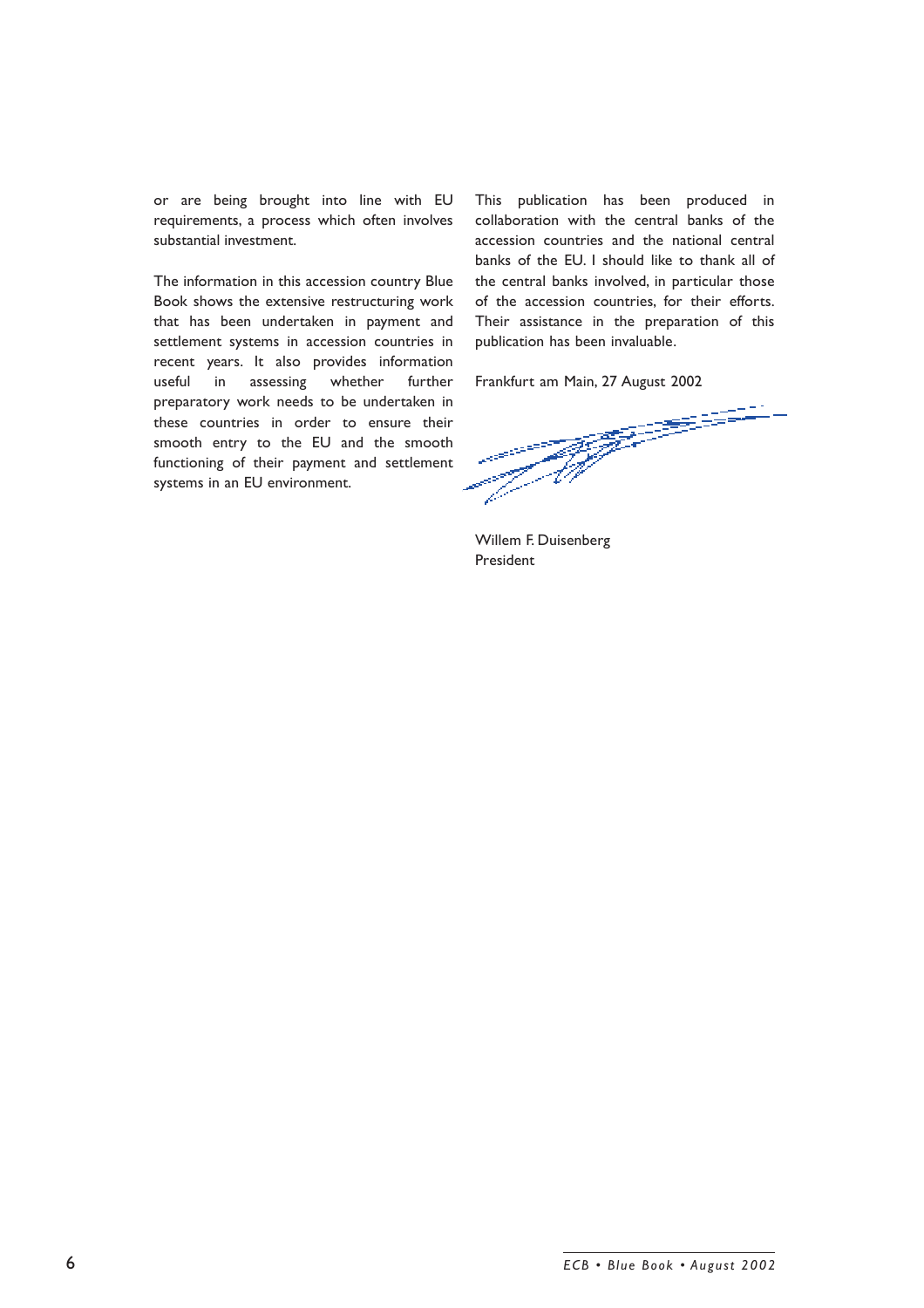# **Introduction**

The aim of the accession country Blue Book is to provide a comprehensive description of the main payment and securities settlement systems operating in the 12 countries conducting negotiations for membership of the European Union (EU).<sup>1</sup> It now includes Malta, which was not covered in the first edition of the accession country Blue Book published by the European Central Bank in August 1999, as the preparations for its publication were already well advanced by the time accession negotiations with Malta began. The range of country-specific schemes covered is not necessarily exhaustive and the selection is not intended to indicate their relative importance.

For historical reasons and on account of differences in the legal, regulatory and institutional framework, the variety and structure of payment and securities settlement systems differs from country to country. Thus, each chapter deals with individual domestic features and includes a list of country-specific abbreviations. However, in order to allow direct comparison of the various payment and securities settlement systems (SSSs) and make it possible to compare these systems with those existing in  $EU$  countries  $-$  most recently described in the third edition of the EU Blue Book published by the European Central Bank in lune  $2001 -$  all 12 country chapters follow a commonly agreed outline.

Country chapters are divided into four sections which, compared with the first edition of the accession country Blue Book, have expanded on particular issues. The first section provides an overview of the institutional aspects which have an impact on payment and securities settlement systems and briefly describes the major parties involved. It now also contains a brief description of the role of the respective accession country central bank in the field of oversight, reflecting the growing importance that central banks attach to the safety and efficiency of payment and securities settlement systems. The second section deals with the payment media used by non-banks and with recent developments in the area of retail payments, such as card payments and the use of e-money. The third section focuses on interbank exchange and settlement systems, including RTGS systems, e-money arrangements and card-based schemes. The aim is to reflect the impact of business and technological developments on payment systems. The fourth section describes the various securities trading, clearing and settlement systems in accession countries. It follows a security from when it is traded to its final settlement.

The first annex contains comparative tables, while the second provides a set of statistical data for each country. Statistical data are presented as time series in order to facilitate the analysis of recent developments. Their presentation is identical to that used in the EU Blue Book. The third annex describes the methodology used for the statistical data. Annex four contains a glossary defining the most relevant concepts used in the area of payment and securities settlement systems. Finally, the fifth annex provides a list of the members of the Co-ordination Group responsible for the preparatory work on the accession country Blue Book.

*<sup>1</sup> The twelve accession countries are: Bulgaria, Cyprus, the Czech Republic, Estonia, Hungary, Latvia, Lithuania, Malta, Poland, Romania, Slovakia and Slovenia. Turkey is also an official candidate for EU membership, but negotiations for its accession have not yet started. Thus, it is not covered in this publication.*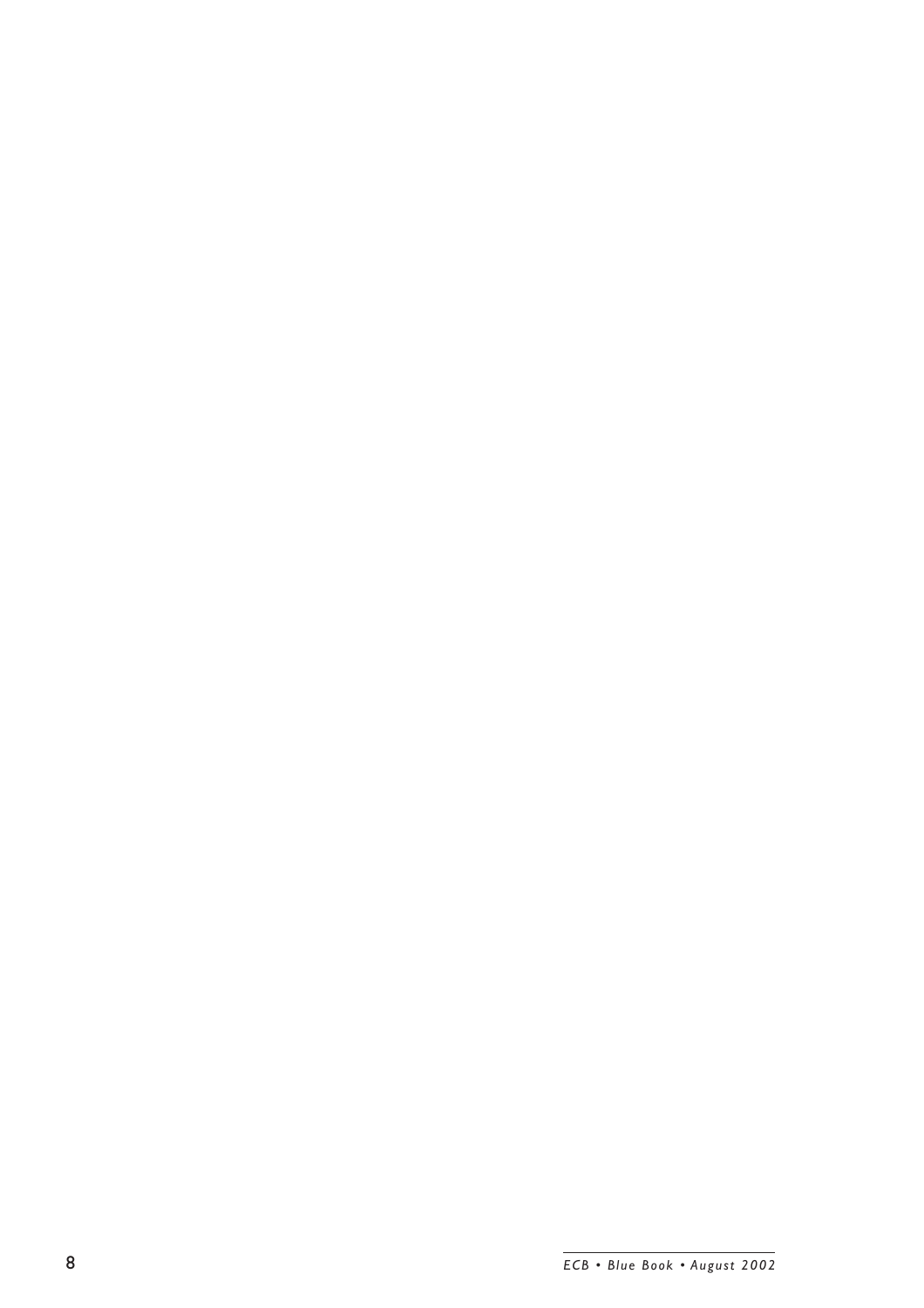# **General terms and acronyms**

# **Countries**

| BG | Bulgaria       |
|----|----------------|
| CY | Cyprus         |
| CZ | Czech Republic |
| ЕE | Estonia        |
| HU | Hungary        |
| LV | Latvia         |
| LT | Lithuania      |
| МT | Malta          |
| PL | Poland         |
| RO | Romania        |
| SK | Slovakia       |
| SI | Slovenia       |

# **Currencies**

| BGN               | Bulgarian lev    |
|-------------------|------------------|
| <b>CYP</b>        | Cyprus pound     |
| <b>CZK</b>        | Czech koruna     |
| EEK               | Estonian kroon   |
| HUF               | Hungarian forint |
| LVL               | Latvian lats     |
| LTL               | Lithuanian litas |
| MTL               | Maltese Iira     |
| PLN               | Polish zloty     |
| ROL               | Romanian leu     |
| <b>SKK</b>        | Slovak koruna    |
| SIT               | Slovenian tolar  |
| $\in$ or EUR euro |                  |
| GBP               | pound sterling   |
| <b>IPY</b>        | Japanese yen     |
| USD               | US dollar        |

# **Others**

| <b>ACH</b>  | automated clearing house           |
|-------------|------------------------------------|
| <b>ATM</b>  | automated teller machine           |
| BIS         | Bank for International Settlements |
| CAD         | Capital Adequacy Directive         |
| <b>CBF</b>  | Clearstream Banking Frankfurt      |
| <b>CBL</b>  | Clearstream Banking Luxembourg     |
| C.E.T.      | Central European Time              |
| <b>CCBM</b> | correspondent central banking      |
|             | model                              |
|             |                                    |

| <b>CCP</b>    | central counterparty                           |
|---------------|------------------------------------------------|
| CD            | certificate of deposit                         |
| <b>CEPS</b>   | common electronic purse                        |
|               | specifications                                 |
| <b>CLFI</b>   | Consolidated Law on Financial                  |
|               | Intermediation                                 |
| <b>CLS</b>    | continuous linked settlement                   |
| <b>CP</b>     | commercial paper                               |
| <b>CPSS</b>   | Committee on Payment and                       |
|               | Settlement Systems                             |
| <b>CRD</b>    | cash ratio deposit                             |
| <b>CSD</b>    | central securities depository                  |
| <b>DNS</b>    | designated-time net settlement                 |
| <b>DVD</b>    | delivery versus delivery                       |
| <b>DVP</b>    | delivery versus payment                        |
| <b>EACH</b>   | European Association of Central                |
|               | Counterparty Clearing Houses                   |
| EBA           | Euro Banking Association                       |
| EBP           | electronic bill presentment                    |
| <b>EBPP</b>   | electronic bill presentment and                |
|               | payment                                        |
| <b>ECB</b>    | European Central Bank                          |
| <b>ECBS</b>   | European Committee for Banking                 |
|               | Standards                                      |
| <b>ECN</b>    | electronic communications network              |
| <b>ECSDA</b>  | <b>European Central Securities</b>             |
|               | Depository Association                         |
| edc           | European debit card                            |
| <b>EDI</b>    | electronic data interchange                    |
|               | EDIFACT Electronic Data Interchange for        |
|               | Administration, Commerce and                   |
|               | Transport                                      |
| <b>EDP</b>    | electronic data processing                     |
| EEA           | European Economic Area                         |
| <b>EFTPOS</b> |                                                |
|               | electronic funds transfer at point of<br>sale  |
| <b>ELMI</b>   |                                                |
| <b>EMI</b>    | electronic money institution                   |
| <b>EMU</b>    | European Monetary Institute                    |
|               | Economic and Monetary Union                    |
| <b>EMV</b>    | standard for integrated circuit cards          |
|               | established by Europay, MasterCard             |
|               | and Visa                                       |
| <b>EPM</b>    | ECB payment mechanism                          |
| <b>EPSS</b>   | European Payment Systems Services<br><b>SA</b> |
| <b>ESCB</b>   | European System of Central Banks               |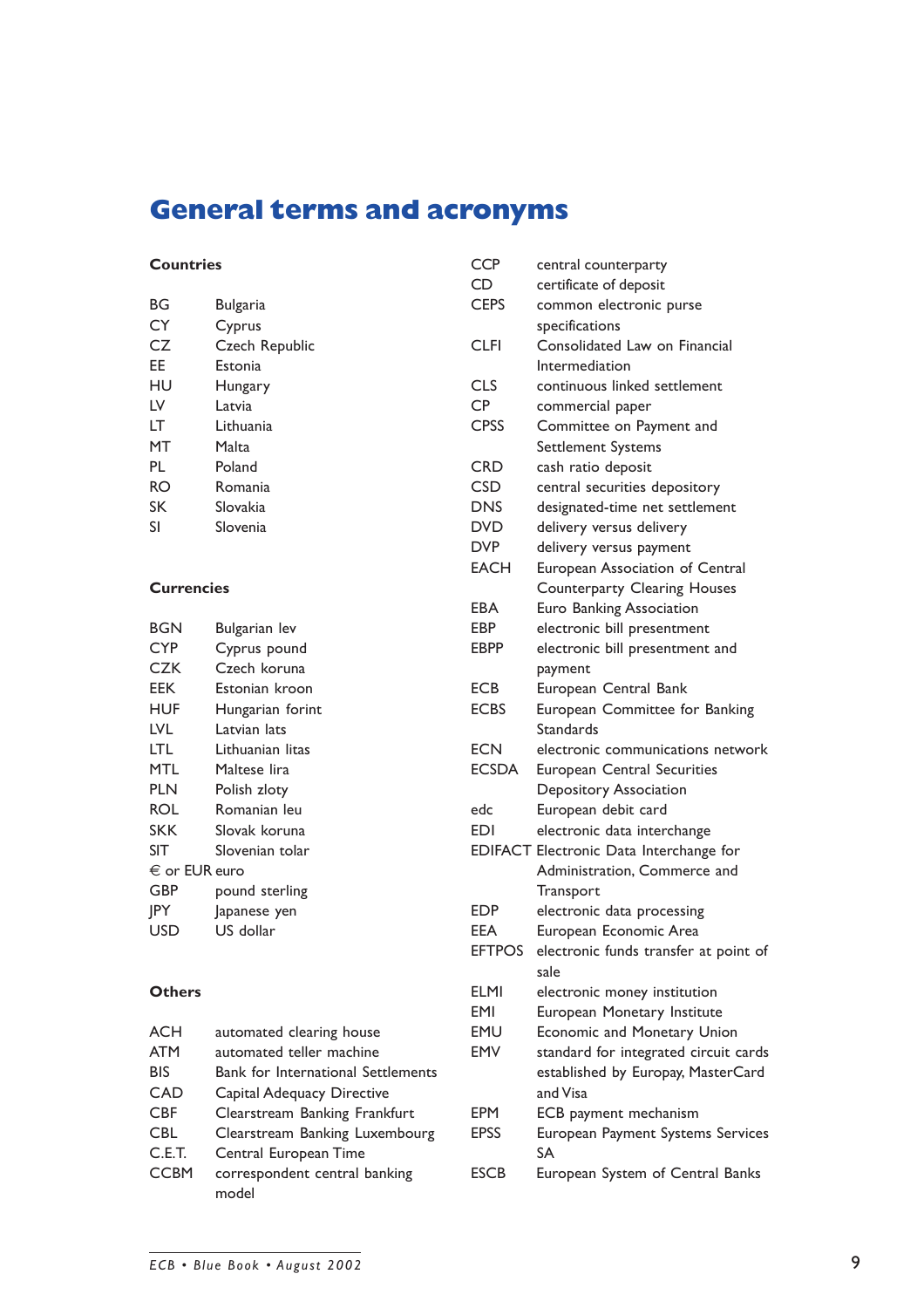| EU                          | European Union                                                           |  |  |
|-----------------------------|--------------------------------------------------------------------------|--|--|
| Eurex                       | European Exchange (common                                                |  |  |
|                             | futures market of the German and                                         |  |  |
|                             | Swiss stock exchanges)                                                   |  |  |
| Euro I                      | EU-wide payment system of the<br>EBA                                     |  |  |
|                             | Euro-giro European network for postal giro<br>systems                    |  |  |
|                             | EuroMTS electronic bond trading platform for<br>European benchmark bonds |  |  |
|                             | Euronext stock exchange created by the                                   |  |  |
|                             | merger between the Amsterdam,                                            |  |  |
|                             | Brussels, Paris and Lisbon stock                                         |  |  |
|                             | exchanges                                                                |  |  |
| <b>FAFO</b>                 | first available first out                                                |  |  |
| <b>FESCO</b>                | Forum of European Securities                                             |  |  |
|                             | Commissions                                                              |  |  |
| <b>FESE</b>                 | Federation of European Securities                                        |  |  |
|                             | <b>Exchanges</b>                                                         |  |  |
| <b>FIFO</b>                 | first in first out                                                       |  |  |
| <b>FIN</b>                  | store and forward messaging service                                      |  |  |
|                             | for financial institutions on the                                        |  |  |
|                             | <b>SWIFT</b> network                                                     |  |  |
|                             | FIN Copy function of the SWIFT network                                   |  |  |
|                             | whereby instructions may be copied                                       |  |  |
|                             | and optionally authorised by a third                                     |  |  |
|                             | party before being released to the                                       |  |  |
|                             | beneficiary                                                              |  |  |
| <b>FOP</b>                  | free of payment                                                          |  |  |
| <b>FRA</b>                  | forward rate agreement                                                   |  |  |
| <b>GNP</b>                  | gross national product                                                   |  |  |
| <b>GUI</b>                  | graphical user interface                                                 |  |  |
| <b>IASC</b>                 | International Accounting Standards                                       |  |  |
|                             | Committee                                                                |  |  |
| <b>IBAN</b>                 | International Bank Account Number                                        |  |  |
| <b>ICSD</b>                 | international central securities                                         |  |  |
|                             | depository                                                               |  |  |
| <b>IFTS</b>                 | Interbank Funds Transfer System                                          |  |  |
| <b>IGFs</b><br><b>IOSCO</b> | <b>Investment Guarantee Funds</b>                                        |  |  |
|                             | International Organization of<br><b>Securities Commissions</b>           |  |  |
| <b>IPO</b>                  | initial public offering                                                  |  |  |
| <b>ISD</b>                  | <b>Investment Services Directive</b>                                     |  |  |
| <b>ISFs</b>                 | <b>Investment Services Firms</b>                                         |  |  |
| <b>ISIN</b>                 | <b>International Securities</b>                                          |  |  |
|                             | <b>Identification Number</b>                                             |  |  |
| <b>ISMA</b>                 | <b>International Securities Markets</b>                                  |  |  |
|                             | Association                                                              |  |  |
|                             |                                                                          |  |  |

| <b>IST</b>                      | Information Society Technologies     |  |
|---------------------------------|--------------------------------------|--|
|                                 | programme                            |  |
| MoU                             | Memorandum of Understanding          |  |
| MT100,<br>SWIFT message formats |                                      |  |
| MT102,                          | for transferring payments            |  |
| <b>MT103</b>                    |                                      |  |
| <b>NBRLs</b>                    | net bilateral receiver limits        |  |
| <b>NCB</b>                      | national central bank                |  |
| <b>NOREX</b>                    | common Nordic securities market      |  |
| <b>NSLs</b>                     | net sender limits                    |  |
| <b>OTC</b>                      | over the counter                     |  |
| <b>PACE</b>                     | Purse Application for Cross-border   |  |
|                                 | Use in euro                          |  |
| <b>PIN</b>                      | personal identification number       |  |
| <b>PKI</b>                      | public key infrastructure            |  |
| <b>POS</b>                      | point of sale                        |  |
| repo                            | repurchase agreement                 |  |
| <b>RTGS</b>                     | real-time gross settlement           |  |
| <b>SWIFT</b>                    | Society for Worldwide Interbank      |  |
|                                 | <b>Financial Telecommunications</b>  |  |
| SWIFT-                          | store and forward messaging          |  |
| Net FIN                         | service for financial institutions   |  |
|                                 | on the new SWIFTNet platform         |  |
| <b>SET</b>                      | secure electronic transaction        |  |
| <b>SFD</b>                      | Settlement Finality Directive        |  |
| <b>SMEs</b>                     | small and medium-sized enterprises   |  |
| <b>SMS</b>                      | Short Message Standard               |  |
| SOS                             | Single Obligation Structure          |  |
| SSS                             | securities settlement system         |  |
| <b>STP</b>                      | straight-through processing          |  |
| <b>TARGET</b>                   | Trans-European Automated Real-       |  |
|                                 | time Gross settlement Express        |  |
|                                 | Transfer system                      |  |
| ТſТ                             | Trade-for-Trade                      |  |
| <b>WAP</b>                      | <b>Wireless Application Protocol</b> |  |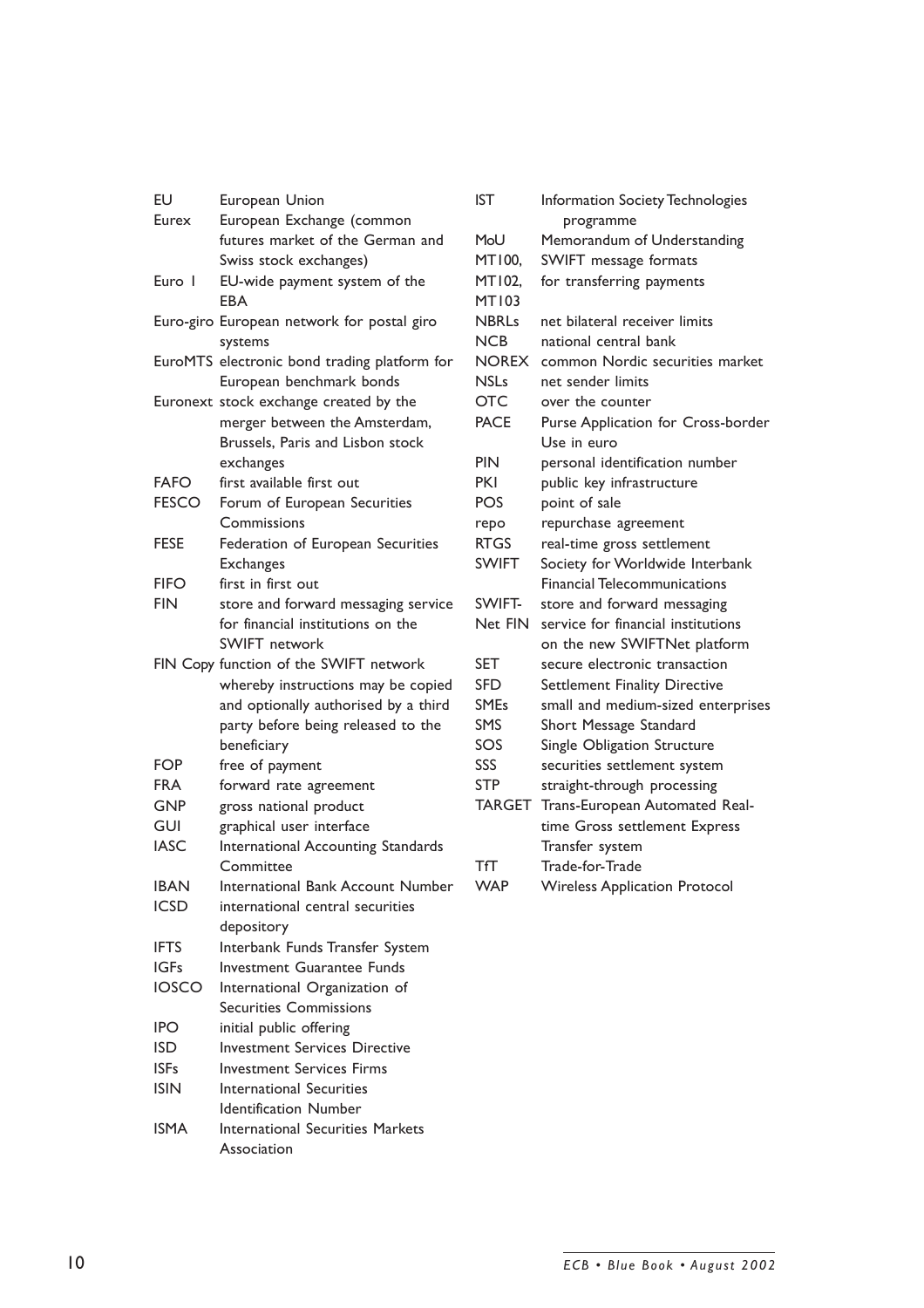



**August 2002**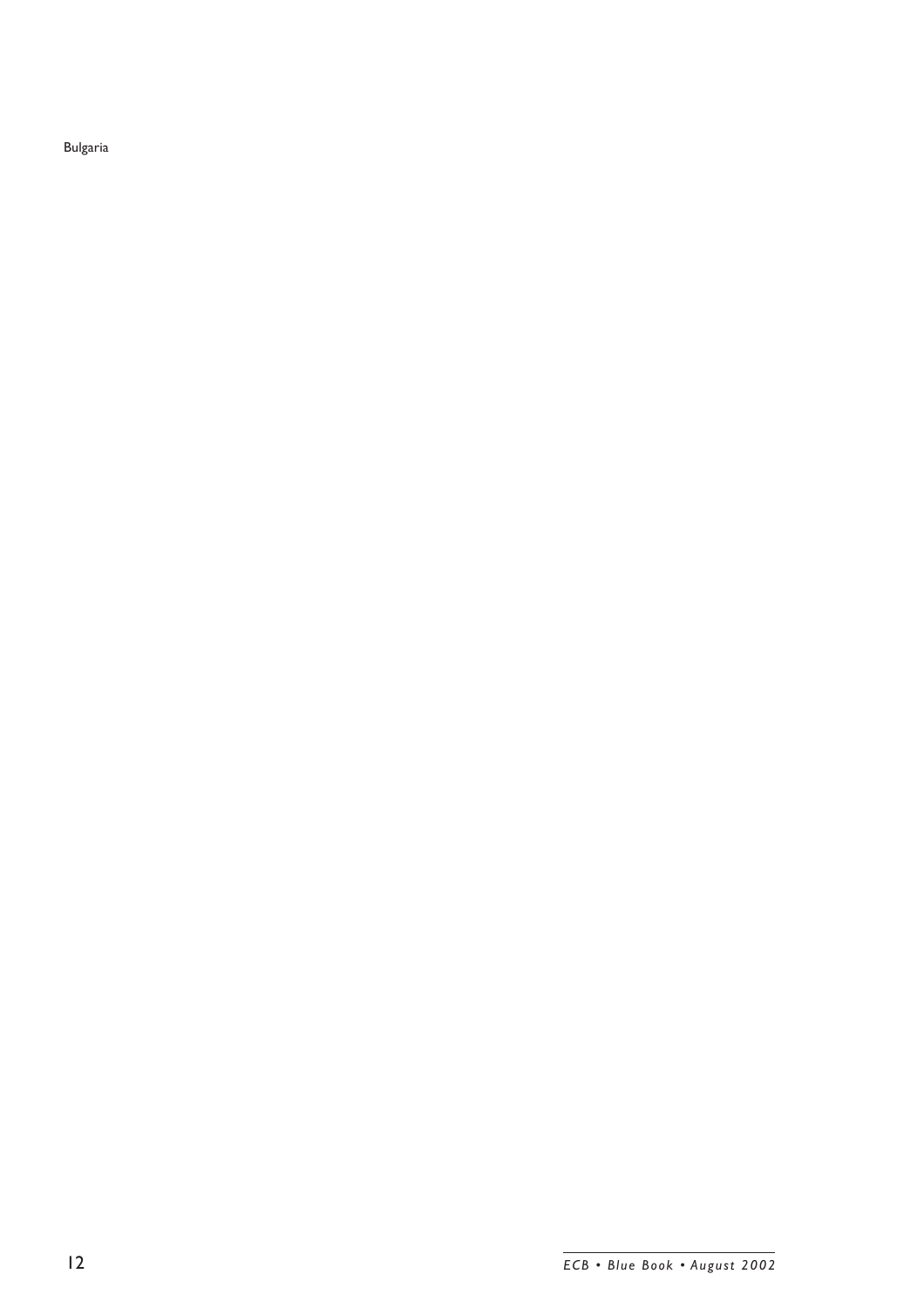# **Contents**

|             |                     | <b>List of abbreviations</b>                                                                                                                                                                                                      | 4                                |
|-------------|---------------------|-----------------------------------------------------------------------------------------------------------------------------------------------------------------------------------------------------------------------------------|----------------------------------|
|             | <b>Introduction</b> |                                                                                                                                                                                                                                   | 15                               |
| I           | 1.1<br>1.2<br>1.3   | Institutional aspects<br>The general institutional framework<br>The role of the Bulgarian National Bank<br>The role of other private and public sector bodies                                                                     | 15<br>15<br> 6<br> 9             |
| $\mathbf 2$ | 2.1                 | Payment media used by non-banks<br>Cash payments<br>2.2 Non-cash payments<br>2.3 Recent developments                                                                                                                              | 21<br>21<br>22<br>23             |
| 3           | 3. I                | Interbank exchange and settlement systems<br>General overview<br>3.2 The real-time gross settlement system<br>3.3 The designated-time gross settlement system: BISERA<br>3.4 The retail payment system<br>3.5 Future developments | 24<br>24<br>24<br>24<br>28<br>29 |
| 4           | 4. I                | <b>Securities settlement systems</b><br><b>Trading</b><br>4.2 Clearing<br>4.3 Settlement<br>4.4 The use of the securities infrastructure by the Bulgarian National<br>Bank                                                        | 30<br>30<br>34<br>34<br>39       |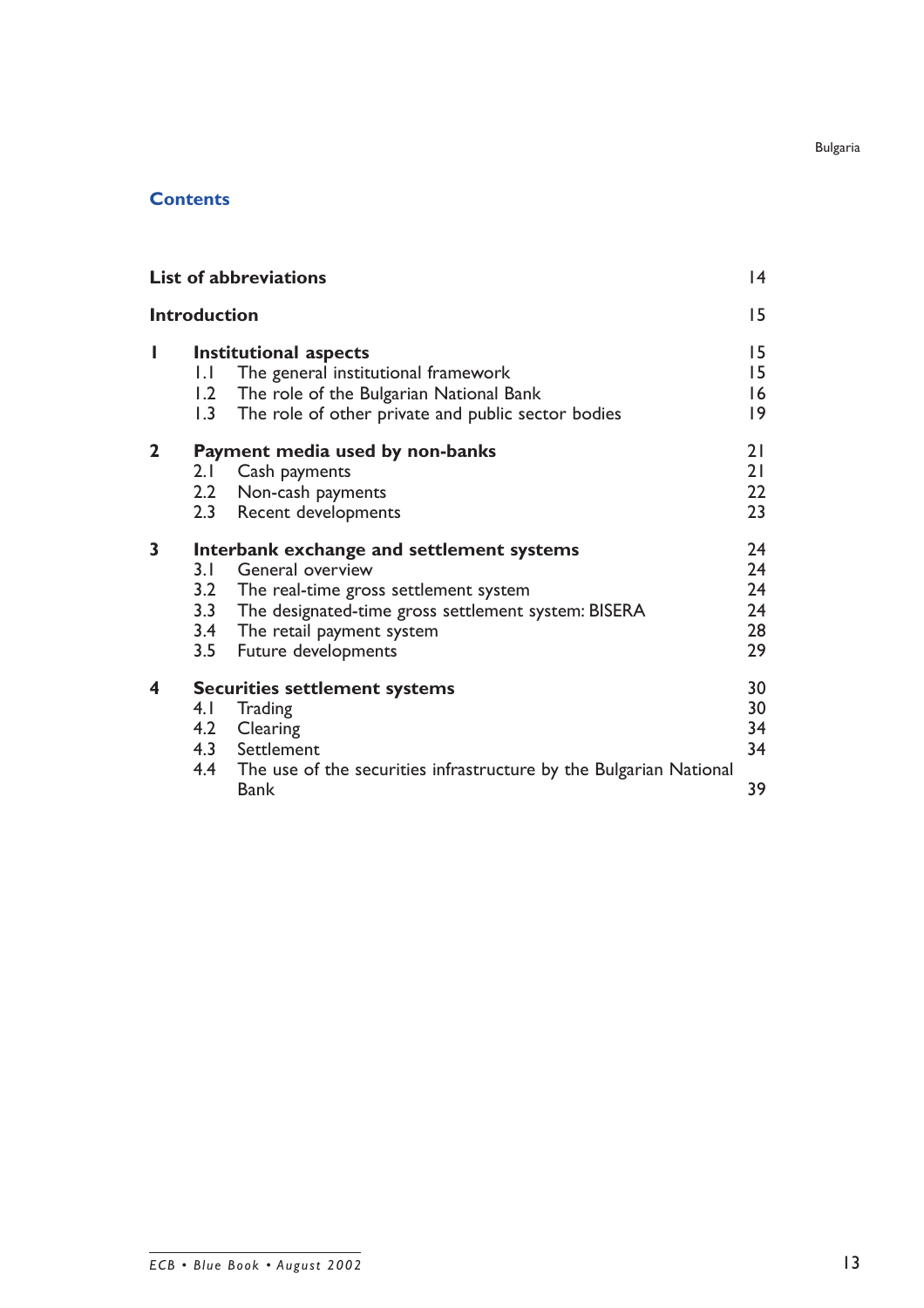# **List of abbreviations**

| <b>ACB</b>       | <b>Association of Commercial Banks</b>                                                              |  |
|------------------|-----------------------------------------------------------------------------------------------------|--|
| <b>BISERA</b>    | Banking Integrated System for Electronic tRAnsfers, the designated-<br>time gross settlement system |  |
| <b>BORICA</b>    | Bank Organisation for Payments Initiated by Cards                                                   |  |
| <b>BNSC</b>      | <b>Bulgarian National Securities Commission</b>                                                     |  |
| <b>BSE-Sofia</b> | Bulgarian Stock Exchange - Sofia                                                                    |  |
| <b>BUS</b>       | <b>Banking Unified Standard</b>                                                                     |  |
| <b>CDAD</b>      | Central Depository AD                                                                               |  |
| <b>CMP</b>       | Centre for Mass Privatisation                                                                       |  |
| <b>DIF</b>       | Deposit Insurance Fund                                                                              |  |
| <b>GSD</b>       | <b>Government Securities Depository</b>                                                             |  |
| <b>LPOS</b>      | Law on the public offering of securities                                                            |  |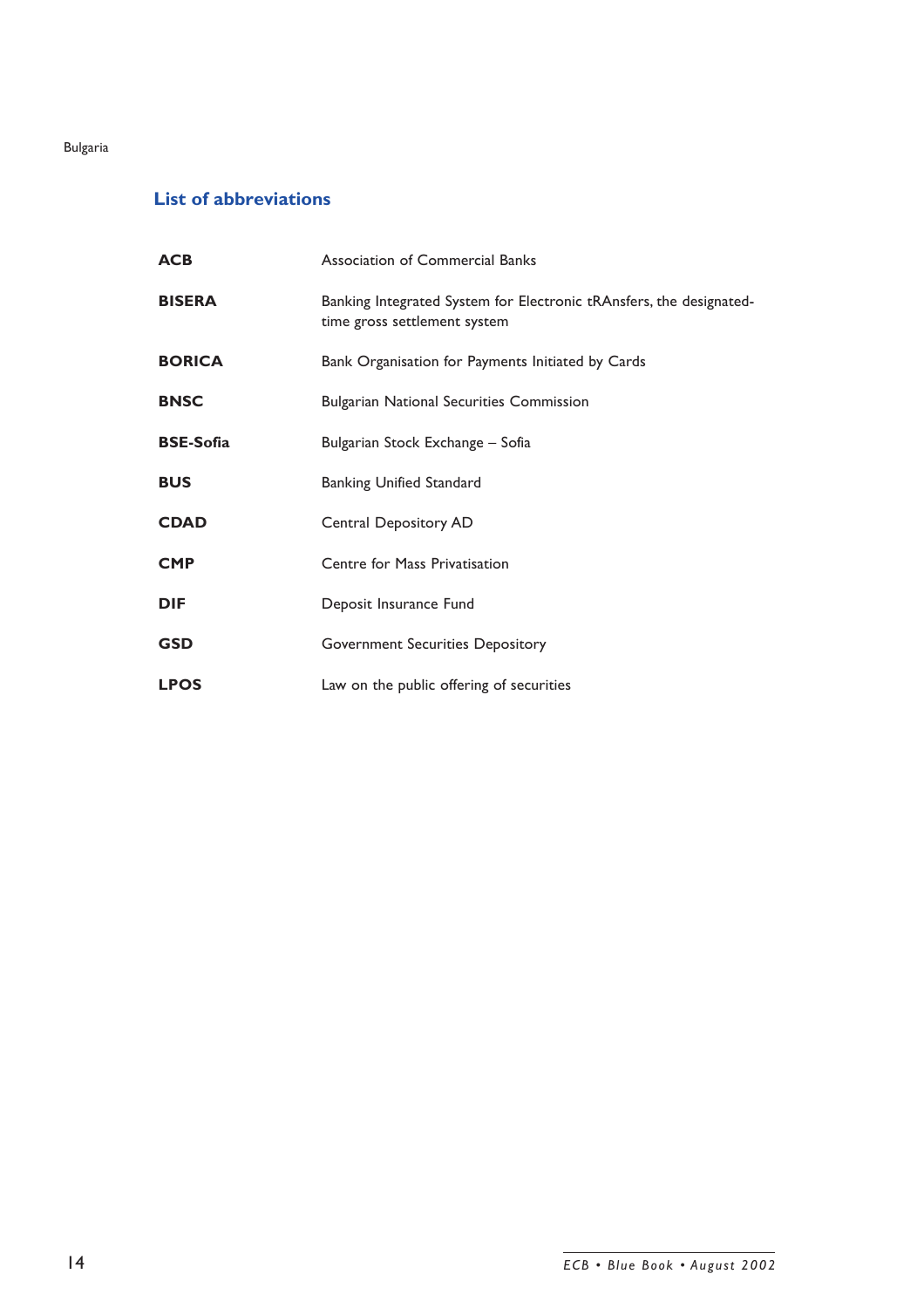# **Introduction**

According to the Law on the Bulgarian National Bank (1997, last amended 2001), the Bulgarian National Bank is responsible for the organisation, maintenance and development of the payment systems in the country.

A number of significant steps have been made towards improving the Bulgarian payment system in recent years. The Banking Integrated System for Electronic tRAnsfers, BISERA (the national settlement system of Bulgaria), was introduced in 1992. The national card operator, namely the Bank Organisation for Payments Initiated by Cards (BORICA), was established in 1995 to service card payments on the territory of the Republic of Bulgaria. Two SSSs were established: the Government Securities Depository (GSD) in 1992 and the Central Depository AD (CDAD) in 1996. It is expected that the RTGS System will be launched in September 2002. It will provide final settlement of all payments in the country. The payments netted beforehand in other systems will be settled in the RGTS system at

# **1 Institutional aspects**

### **1.1 The general institutional framework**

There are no specific laws regulating the payment system in Bulgaria. Specific provisions governing the system can be found in several laws and regulations.

Under the Law on the Bulgarian National Bank (1997), the Bank is to assist in the establishment and running of efficient payment mechanisms. The Law also provides that the Bulgarian National Bank may organise and operate payment systems and clearing offices to facilitate non-cash payments. In accordance with this Law, the Bulgarian National Bank issued Regulation No. 3 on payments (see Section 1.3.1) and Regulation No. 16 on payments initiated by bank cards (see Section 2.2.4).

designated times during the operating day. A project for the improvement of the BISERA system is under way and will be completed in the second half of 2002.

With the adoption of the new Law on the Bulgarian National Bank (1997), a currency board arrangement was introduced on 1 July 1997. In accordance with the rules of this system, the aggregate amount of the Bulgarian National Bankís monetary liabilities (including all banknotes and coins in circulation) may not exceed the equivalent in Bulgarian levs of the gross foreign exchange reserves. The Bulgarian lev is pegged to the euro (BGN 1.95583 equals  $\in$ 1).

Cash payments are still widely used in the country. However, the share of non-cash payments is constantly increasing. The credit transfer is the predominant non-cash payment instrument both in terms of value and volume. The volume of card payments has been growing considerably.

The commercial banks' operations are defined and regulated by the Law on banks (1997). In accordance with this Law, a bank is a joint stock company which accepts money as deposits from the public and uses these funds to make loans and investments for its own account and at its own risk. The Law also provides that banks may handle non-cash payments and clear cheques from other persons. In addition, it provides for the establishment of new banks and the penalisation of banks. The same Law regulates the operation of foreign credit institutions. However, the latter are not obliged to comply with all the requirements of Regulation No. 8 on the capital adequacy of banks. Bulgarian banks apply the Uniform Rules established by the International Chamber of Commerce in Paris to cross-border credit transfers, and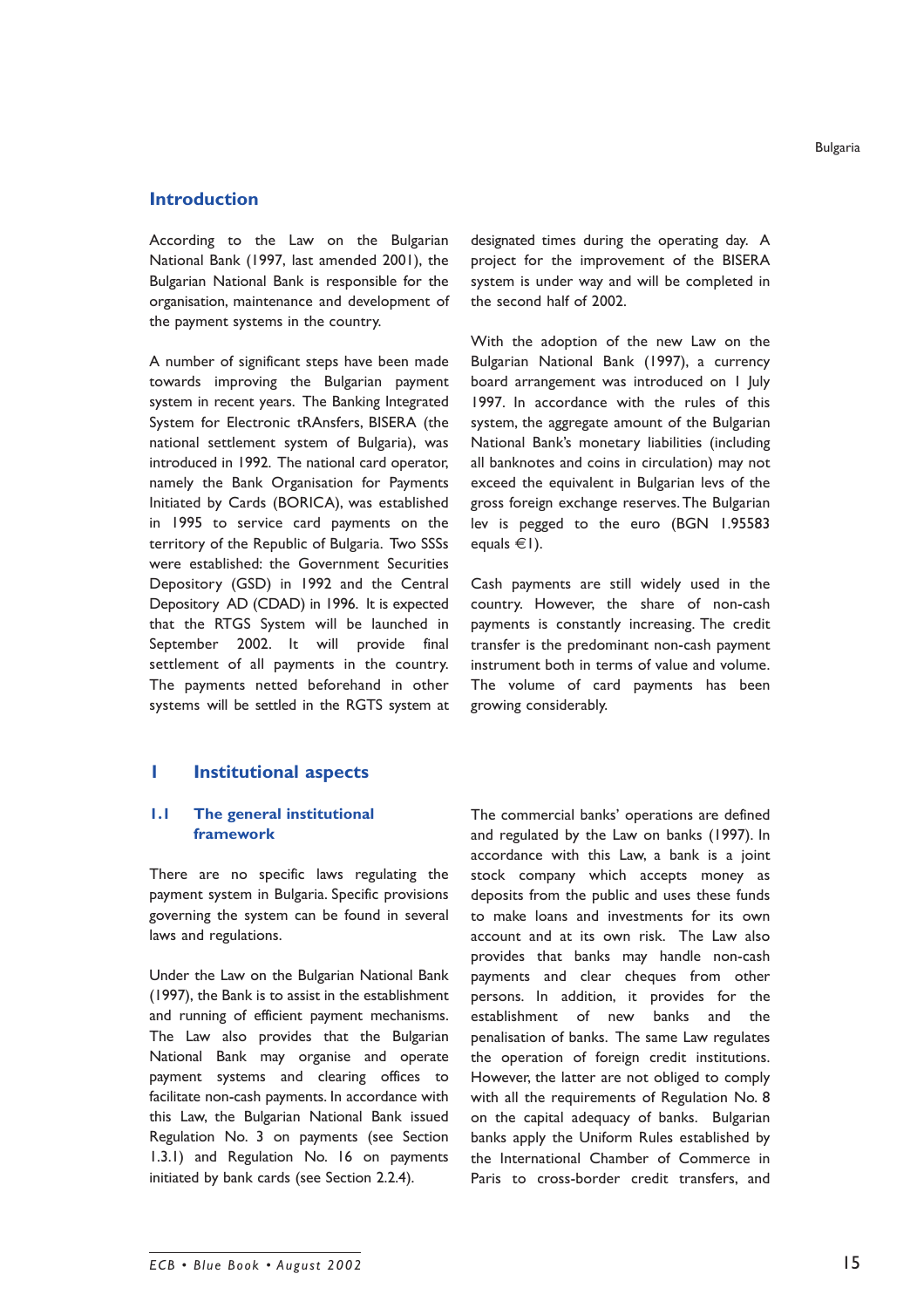internationally acknowledged practices to issues which are not covered by Bulgarian legislation.

The Law on bank deposit guarantees (1998) provides for the protection of bank customers. The Law protects the deposits of all customers except those of financial institutions, the Government, Government agencies, and municipalities. Deposits associated with money laundering are also excluded from the guarantee (see Section 1.4.2).

Bankruptcy procedures are in general laid down in the Law on commerce (last amended in 2000). However, some specific provisions are included in the Law on banks (last amended in 2001), in the chapter entitled "Bank Insolvency". According to the Law on banks, the Bulgarian National Bank is the only institution which may request a court to initiate bankruptcy proceedings. In the event of a bank becoming insolvent, the Bulgarian National Bank will revoke the bank's licence and request the court to initiate bankruptcy proceedings. If the Bankís request meets the legal requirements, the court is obliged to take a final decision within ten days. On the date of insolvency, all unsecured credits granted by the bank become payable. No zero-hour clause is applied to payments. In principle, the Bulgarian National Bank decides whether the insolvent bank is to be excluded from the settlement system and, if so, when. (In practice banks are immediately excluded from the system once their banking licence is revoked.)

The principal regulation governing the securities markets is the Law on the public offering of securities (LPOS), adopted by the Bulgarian Parliament on 15 December 1999 and published in the State Gazette on 30 December 1999. The main objective of the Law is to regulate the public offering of and trading in securities, the operation of regulated securities markets, the CDAD, investment intermediaries, investment companies, management companies, and the conditions for carrying out such activities. The Law is aimed at ensuring the protection of investors and creating prerequisites for the development of a transparent and efficient capital market in the country. The Law on the public offering of securities defines concepts such as securities, the Bulgarian National Securities Commission (BNSC), regulated markets, transactions in securities, investment intermediaries, the IPO of shares, the CDAD, investment companies and management companies. The government securities market operates under Regulation No. 5 of the Ministry of Finance and the Bulgarian National Bank in accordance with the Terms and Conditions for Issuance, Acquisition and Redemption of Bookentry Government Securities.

# **1.2 The role of the Bulgarian National Bank**

The Bulgarian National Bank, established in 1879, is the central bank of Bulgaria. Its main task is to contribute to the maintenance of the stability of the national currency through the implementation of monetary and credit policies, and to contribute to the establishment and functioning of efficient payment mechanisms. The central bank reports on its activities to the Bulgarian parliament, and, with regard to the formulation of the general outlines of its monetary and credit policy, the Bulgarian National Bank and the government inform each other of their intentions and actions. With the new Law on the Bulgarian National Bank, a currency board arrangement was implemented on 1 July 1997. In accordance with the rules of this system, the aggregate amount of monetary liabilities of the Bulgarian National Bank (including all banknotes and coins in circulation) may not exceed the equivalent in Bulgarian levs of the gross foreign exchange reserves (BGN 7,352.7 million (€3,759.4 million) as at March 2002). On demand, the Bulgarian National Bank is obliged to sell and purchase any amount of euro against levs within Bulgaria.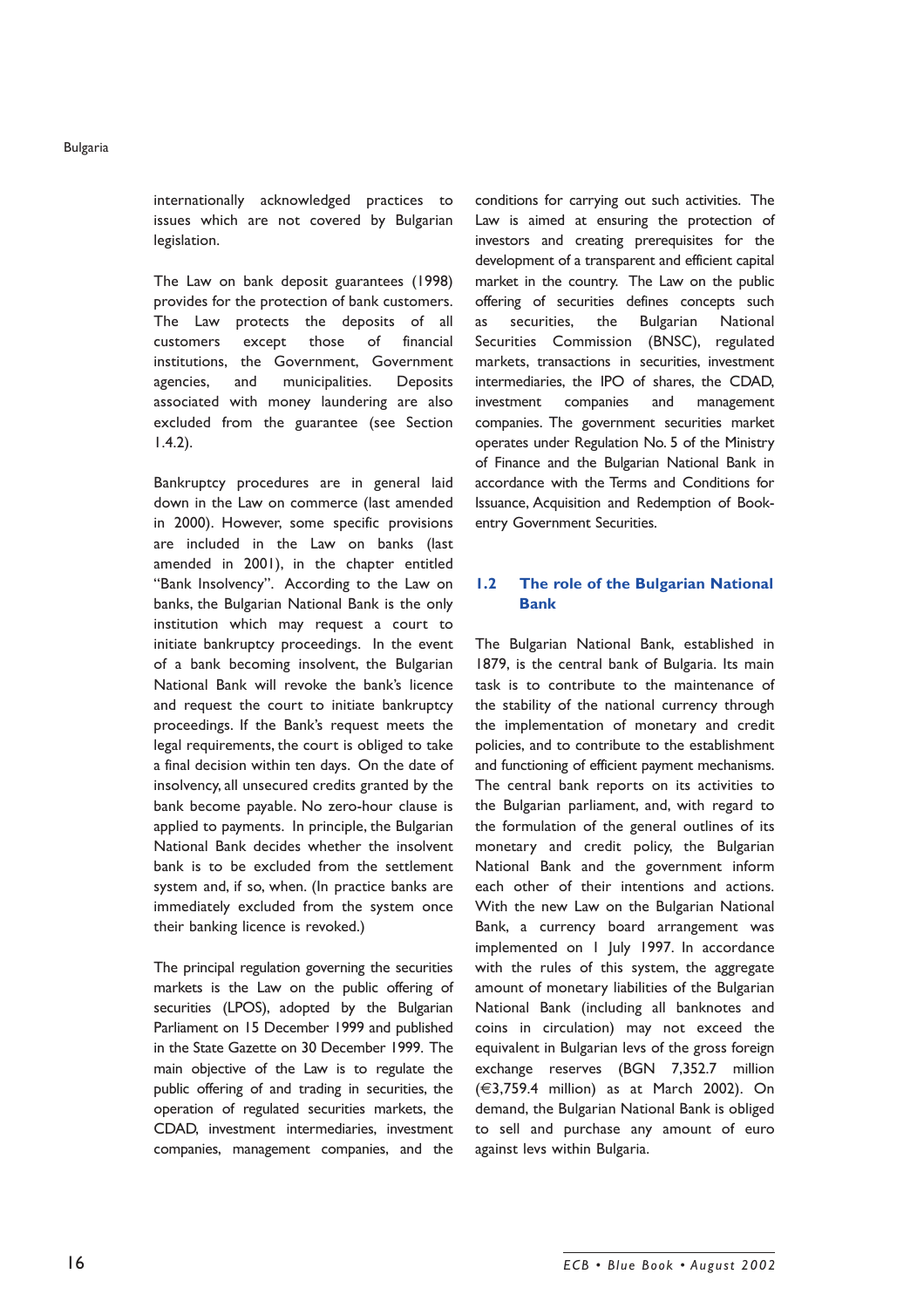#### *1.2.1 Payment systems oversight*

#### *Statutory responsibilities*

In the field of payment systems, the Law on the Bulgarian National Bank provides that the Bulgarian National Bank may organise and operate payment systems and clearing offices to facilitate non-cash payments, as well as issue regulations regarding the establishment and operation of such systems and offices. To this end, the Bulgarian National Bank is directly involved in the operation of BISERA, the interbank settlement system of Bulgaria. The Bank is the major shareholder in Bankservice (the operator of BISERA) and the sole owner of BORICA, the national card payments operator.

In accordance with the Law on the Bulgarian National Bank, the central bank also performs the function of banker to the Government, providing cash management services for the state budget and the government securities market. The Government pays no fees for the services provided.

Furthermore, the Bulgarian National Bank has the exclusive right to issue banknotes and coins in the country.

#### *Establishment of common rules*

The Bulgarian National Bank has the right to issue payments regulations. Currently, these are Regulation No. 3 on payments, which determines the forms, procedures and terms for effecting payments in Bulgaria, and Regulation No. 16 on payments initiated by bank cards. In close co-operation with Bankservice and representatives of the commercial banks, the Bulgarian National Bank also defines what are known as the Banking Unified Standards (BUSs). These standards contain the rules for the handling of non-cash payments through BISERA.

#### *Supervision and audit*

One of the major tasks of the Bulgarian National Bank is to regulate and supervise banking activities in order to ensure the stability of the banking system and to protect the interests of depositors. The Bank grants banking licences, conducts on-site inspections and collects data from banks. Non-bank financial institutions, such as financial brokerage houses and bureaux de change, are also subject to licensing and supervision by the Bulgarian National Bank.

# *1.2.2 Activities in the field of securities clearing and settlement systems*

#### *Statutory responsibilities*

In the field of securities markets, the Law on the Bulgarian National Bank entrusts the Bulgarian National Bank with the function of manager of the GSD. In this capacity, the Bank provides the primary dealers of government securities with a system aimed at keeping and settling these securities. The GSD is a computerised system for the registration, safekeeping, management and servicing of book-entry government securities. It is administered by the Fiscal Services Department of the Bulgarian National Bank. The Bulgarian National Bank also provides the market with daily information on the value and volume of transactions handled by the GSD. For further details, see Section 4.3.1.

#### *Establishment of common rules*

The Bulgarian National Bank and the Ministry of Finance have issued Regulation No. 5. This Regulation establishes the rules to be followed by the participants in the primary and secondary government securities markets. Regulation No. 19 of the Ministry of Finance and the Bulgarian National Bank contains the basic rules for the operation of the CDAD (see Section 4.3.2).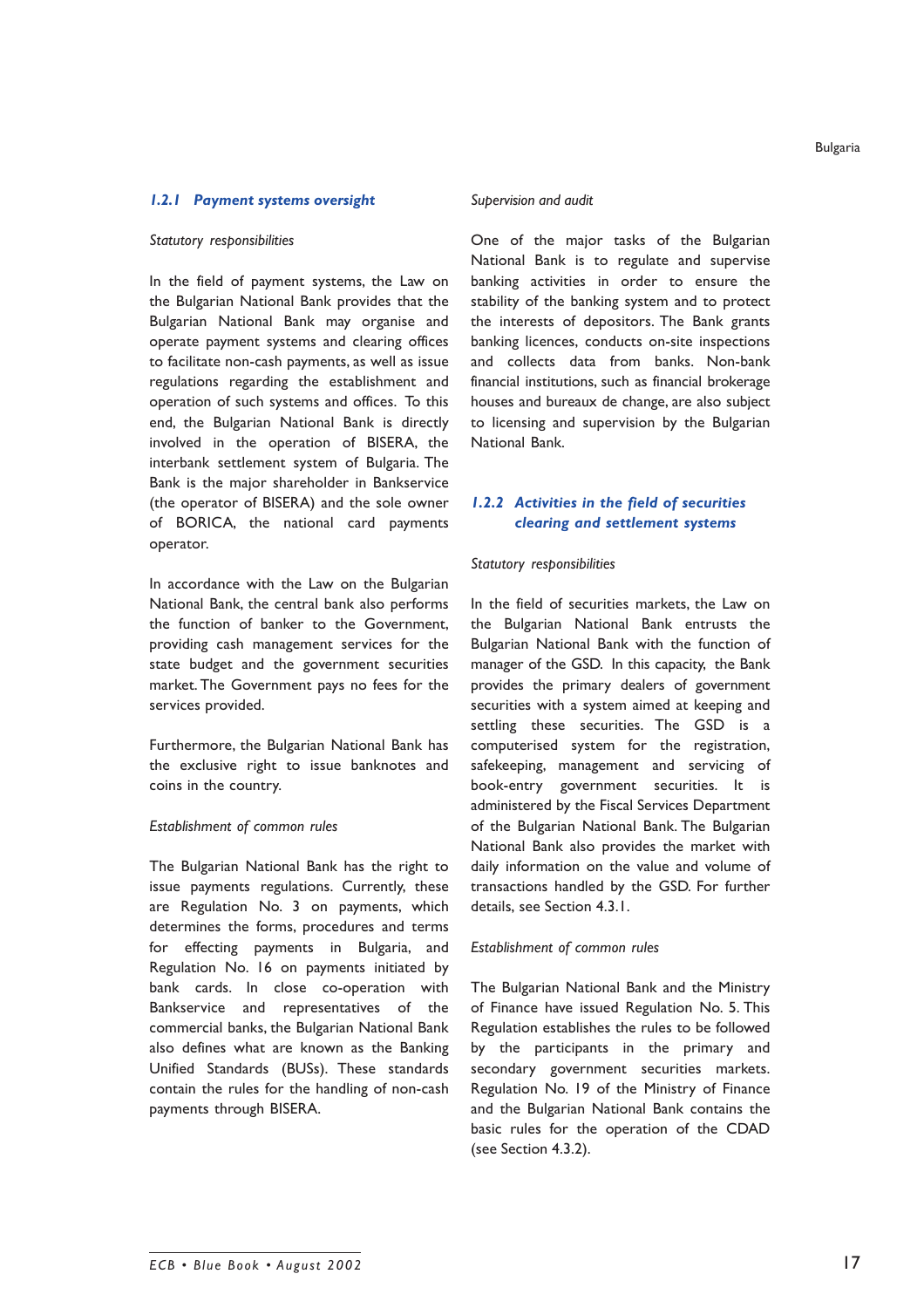#### *Supervision and audit*

The Bulgarian National Bank also supervises the activities of commercial banks in the fields of trading and settlement of securities. The Bulgarian National Bank administers the GSD and monitors the activities of the CDAD. However, the Bank has no supervisory authority over the Bulgarian Stock Exchange. That function is performed by the BNSC (see Section 1.3.3).

# *1.2.3 The operational role of the Bulgarian National Bank*

#### *The implementation of monetary policy*

Until June 1997 the Bulgarian National Bank implemented its monetary policy through open market operations (repo and reverse repo operations), outright sales and purchases of government securities, lombard loans, the discount window and the minimum reserve requirement. After the introduction of the currency board arrangement on 1 July 1997, the number of monetary policy instruments used by the Bulgarian National Bank was reduced. Now, only the minimum reserve requirement is applicable. At present, the non-interest-bearing reserve requirement amounts to 8% of the banks' deposit base (interbank deposits and credits are excluded). Banks may use the funds in their current accounts on any particular day without limitation, since the minimum reserve requirement has to be fulfilled on an average monthly basis. However, overdrafts on the current accounts are not allowed. The Bulgarian National Bank also has the function of lender of last resort (see below).

#### *Provision of credit facilities*

Under the currency board arrangement, the ability of the Bulgarian National Bank to refinance banks is strictly limited to exceptional circumstances only. No overdraft and securities lending facilities are provided.

In accordance with the Bulgarian National Bankís Regulation No. 6 on extending collateralised lev loans to banks, the Bank may only extend credits denominated in redenominated Bulgarian leva (BGN) with a maturity of up to three months to a solvent bank in the event of a liquidity risk that may affect the stability of the banking system. These credits have to be fully collateralised by government securities, gold, foreign currency or similar highly liquid assets. The interest rates applied to these credits are higher than the market rates. In normal circumstances, however, banks borrow funds on the interbank money market.

#### *The provision of settlement accounts*

All banks are obliged to maintain current accounts with the Bulgarian National Bank. These accounts are linked to both BISERA and the GSD. They are used for the transfer of funds associated with interbank payments, government securities transactions, the holding of minimum reserves, foreign exchange transactions, etc. The Bulgarian National Bank also offers current and deposit accounts to fiscal and other government authorities, and to other public sector bodies. At present all current accounts are non-interest-bearing.

Under the Law on the Bulgarian National Bank, the central bank may open accounts for investment intermediaries for the purpose of effecting transactions in securities. Each primary dealer holds a custody account with the GSD. The account is divided into sub-accounts to distinguish between the different issues of government securities. For more details concerning primary dealers, see Section 4.3.1.

There are no other specific responsibilities of the central bank with regard to SSSs.

#### *Pricing policies*

The Bulgarian National Bank does not charge banks for opening and maintaining current accounts, nor for the provision of payment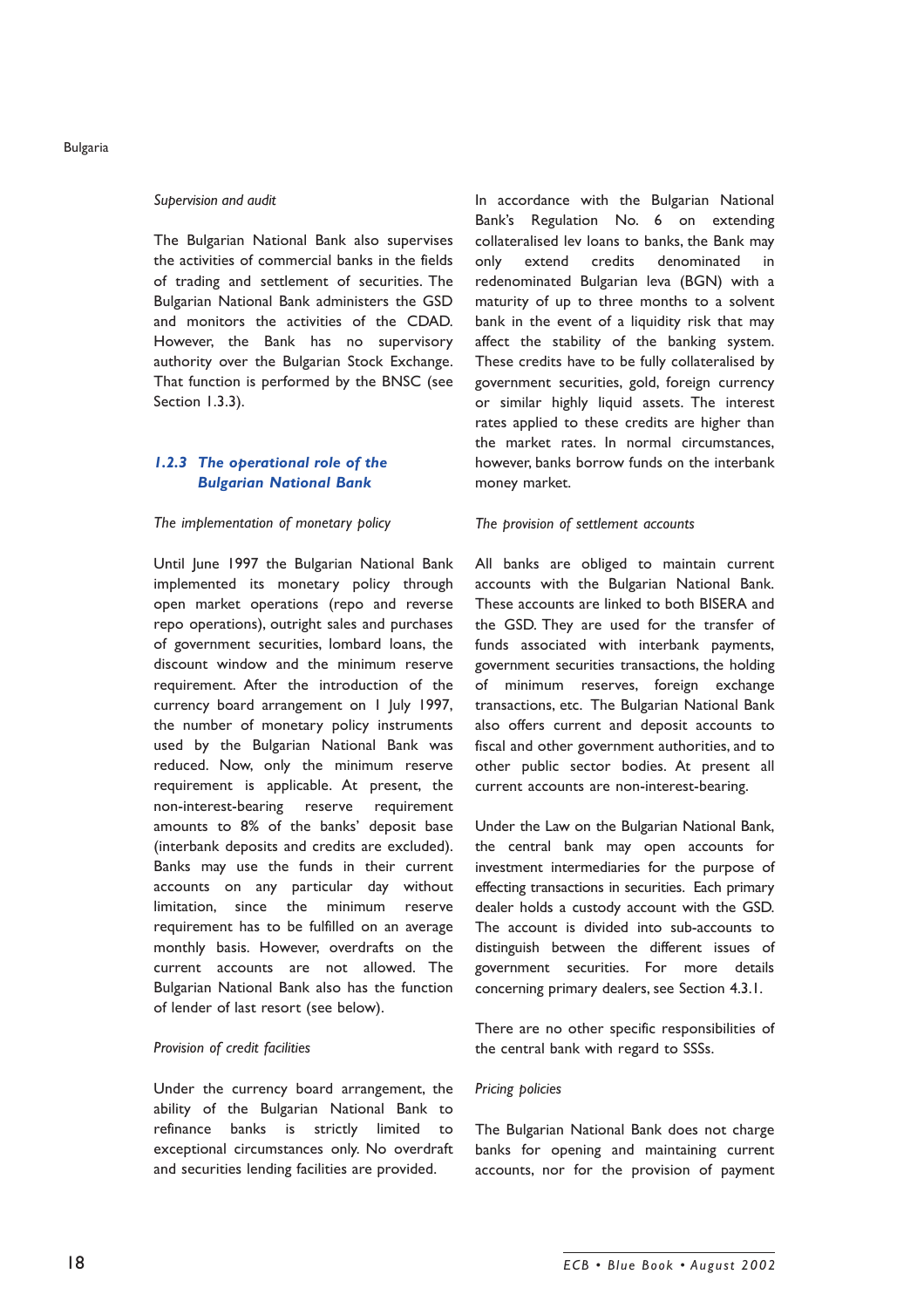services. Regarding SSSs, see Sections 4.3.1.8 and 4.3.2.9.

# *1.2.4 Co-operation with other private and public sector bodies*

#### *The National Committee on Payment systems*

The Committee was established in 1999 by a decision of the Managing Board of the Bulgarian National Bank, but is separate from the Bank. The members of the Committee are top managers of commercial banks and other bodies directly participating in the payment process – system operators, depositories, intermediaries, etc. The Committee's main functions are to formulate the development strategy of the national payment system, to coordinate the activities of the different bodies connected with the payment system, to propose amendments to the legal basis, to create unified standards for system operators and depositories and to guarantee the integration of the national payment system with international payment systems.

# **1.3 The role of other private and public sector bodies**

# *1.3.1 The Association of Commercial Banks*

The Association of Commercial Banks (ACB) is an independent representative organisation established in 1992 by the State Savings Bank and the commercial banks operating in Bulgaria. The ACB currently has 27 regular members and four associate members. The ACB assists its members in their banking activities and protects their rights. To this end it:

- co-ordinates the positions of banks in their activities;
- represents and protects the rights of banks in their relations with government authorities, public organisations, foreign

and international organisations and other legal entities and physical persons;

- promotes fair competition between banks;
- represents banks in the implementation of new or the amendment of existing banking legislation;
- provides training to improve the skills and expertise of bank employees; and
- contributes to improving banking technologies.

#### *1.3.2 The Deposit Insurance Fund*

The Deposit Insurance Fund (DIF) is a legal entity established under the Law on bank deposit guarantees. It covers deposits up to a certain specified amount in the event of a bank becoming insolvent. The Fund determines and collects an entry fee and annual premiums from the banks. The entry fee is equal to 1% of the registered capital of the bank (but is no less than BGN 100,000 or €51,129). The annual premium is fixed as 0.5% of the total daily average amount of the previous year's deposit base. The Fundís resources are invested in government securities, short-term deposits with commercial banks which are primary dealers of government securities, and deposits with the Bulgarian National Bank.

The DIF guarantees the full repayment of funds deposited with a bank, regardless of the number of accounts, up to a total of BGN 10,000 (€5,113).

Participation in the deposit insurance scheme is mandatory. Branches of foreign banks located in Bulgaria also participate in the scheme, provided that either the home country of the head office of such a bank has no deposit guarantee scheme or the scheme provides for a smaller guaranteed amount, or else is inapplicable to the bank's branches abroad. The guarantee does not apply to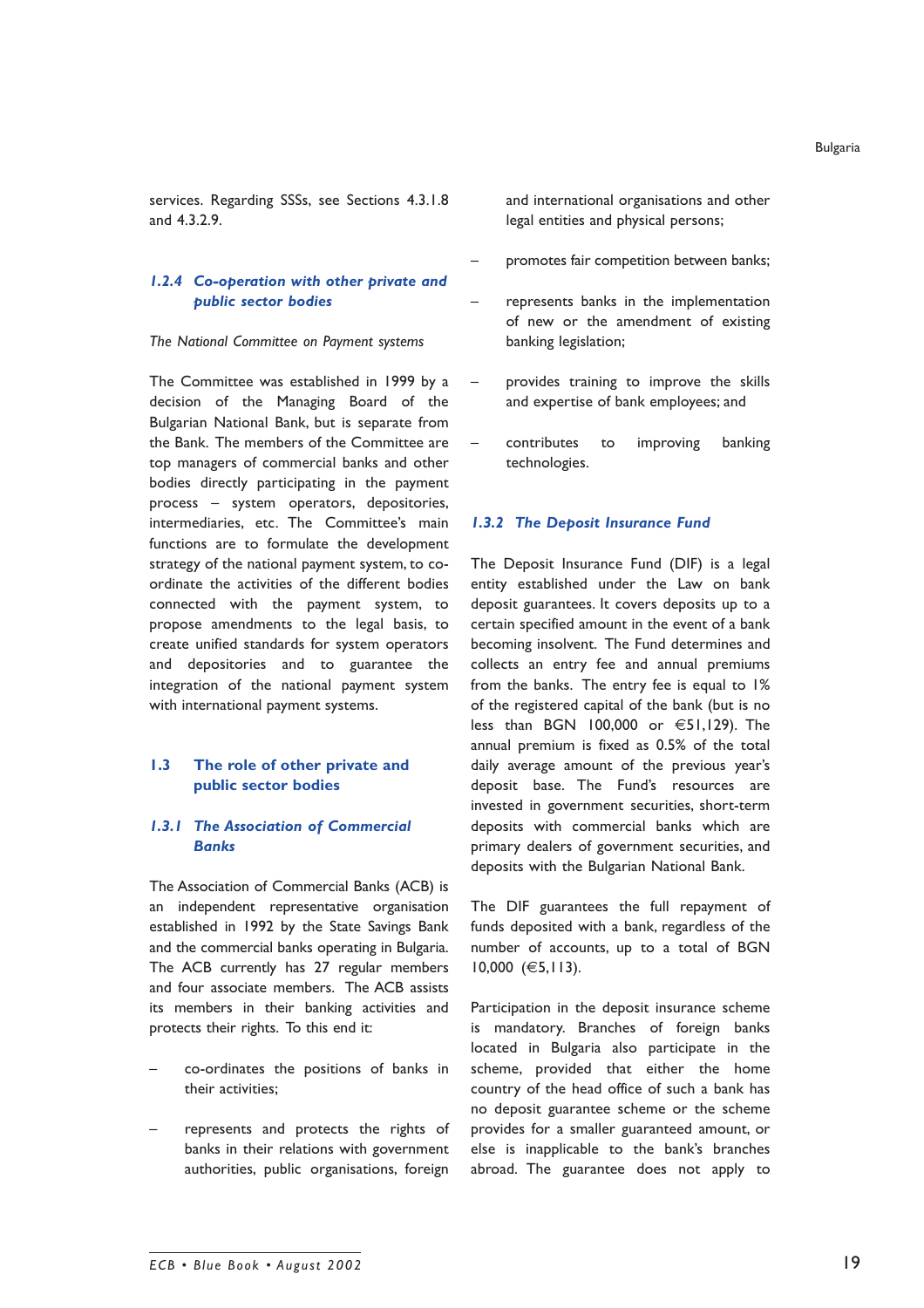deposits of financial institutions, the Government and its agencies, municipalities and persons connected with the respective bank (e.g. holders of more than 5% of the bankís share capital, members of the bank's management or supervisory board, members of the bank's internal audit bodies, etc.). Deposits associated with money laundering transactions or actions are also excluded from the guarantee.

# *1.3.3 The Bulgarian National Securities Commission*

The BNSC is a government institution which ensures the protection of investors and encourages the development of the securities market. It regulates and controls the issue and trading of securities (excluding government securities), the regulated securities markets, i.e. the official market operated exclusively by the stock exchange and the unofficial market,<sup>1</sup> investment intermediaries, management companies and investment companies. The BNSC grants licences to and revokes licences from the above-mentioned institutions (see Section 4.2.3). The Commission also maintains registers of stock exchanges, investment intermediaries and issuers (including public companies) as well as of investment companies offering securities for public sale, in addition to supervising the CDAD's activity.

#### *1.3.4 Centre for Mass Privatisation*

The Centre for Mass Privatisation (CMP) is a government institution, established in order to oversee the process of privatisation through investment vouchers. The CMP issues vouchers and controls their transfer and the process of using them to make payments. It also organises centralised public auctions for shares in stateowned enterprises.

The first wave of mass privatisation started at the end of 1996. Many people preferred to participate indirectly through specialised privatisation funds and became their shareholders. Others participated directly in the auctions. The second wave started at the beginning of 1999. Participants can pay with both investment and other types of voucher, as well as in cash. Privatisation funds were transformed into investment companies.

#### *1.3.5 The Central Depository AD*

The CDAD was established as a joint stock company in 1996. The CDAD's shareholders are the Ministry of Finance, the Bulgarian National Bank, commercial banks, the BSE-Sofia, Bankservice and stockbrokers. Under current legislation the role of the CDAD is to:

- maintain a reliable system for the book-entry registration of dematerialised shares;
- maintain registers of the securities traded;
- maintain shareholders' registers of the companies traded;
- immobilise share certificates which are subject to public trading; and
- maintain the register of pledged securities.

#### 1.3.6 Bulgarian Stock Exchange - Sofia

The BSE-Sofia is the only stock exchange and regulated securities market operating in Bulgaria. Its shareholders are the Government, commercial banks and other financial intermediaries. For more details regarding the operation of the BSE-Sofia, see Section 4.1.

At the end of 2001 the Bulgarian Stock Exchange - Sofia *(BSE-SOFIA) was granted a licence to operate this market as well.*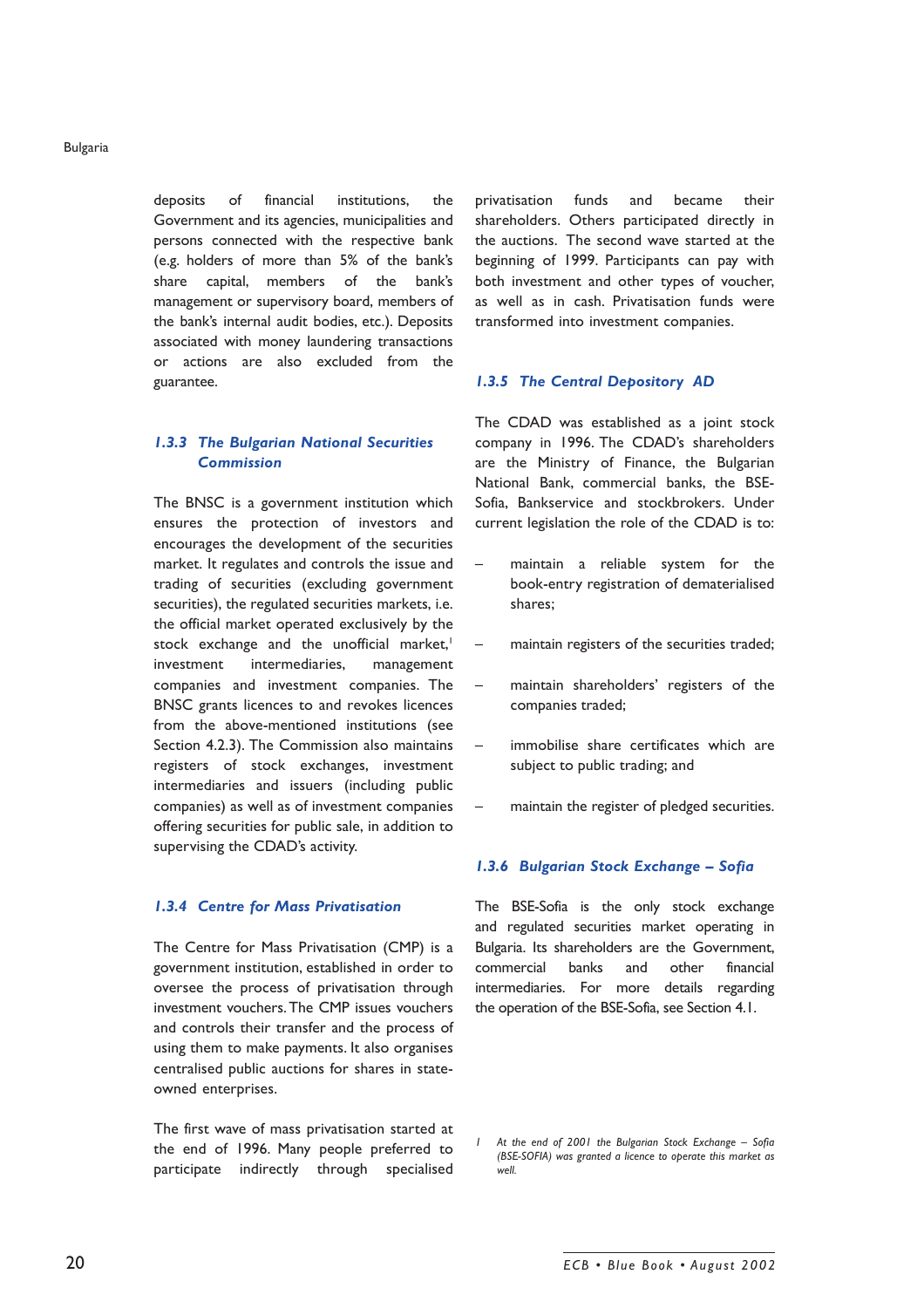# *1.3.7 Financial intermediaries that provide payment services*

#### *Banks*

Commercial banks in Bulgaria are universal banks, i.e. they carry out the whole range of banking activities. The legislation does not differentiate between commercial, savings, mortgage or co-operative banks. The State Savings Bank had the status of a savings bank until April 1998 but was transformed into a commercial bank as a result of amendments to the legislation. Any bank has the right to offer all types of banking service, including different types of payment service, deposits, credits, foreign exchange and securities transactions, etc. Each bank determines the fees and commissions for its customers according to its own policy, without any legal constraints. There are also no restrictions with regard to the number and location of branches of a bank. Currently, the number of banks operating in Bulgaria is 36.

#### *The postal system*

The Bulgarian Post Office branches do not have the status of a credit institution, but they participate in the payment system in three different ways. First, under agreements with the Post Office branches, the Bulgarian Post Bank and the State Savings Bank provide payment services and deposit accounts via the Post Office branches. Second, the postal system is involved in the payment of pensions. Third, domestic cash payments are made within the postal system. Every ten days a netting of cash payments takes place between the Post Office branches, and the funds due are transferred through current accounts with the commercial banks or through BISERA.

# **2 Payment media used by non-banks**

# **2.1 Cash payments**

The monetary unit of the Republic of Bulgaria is the lev. After the redenomination effected on 5 July 1999 (when 1 new lev (BGN) replaced 1,000 old levs (BGL)), the traditional subdivision was reinstated: 1 new lev is divided into 100 stotinkas. The banknotes used to be produced abroad, but in 1998 the Bulgarian National Bank started operating its own printing works. The coins are minted by the Bulgarian Mint, a company wholly owned by the Bank. The Bulgarian National Bank distributes and collects banknotes and coins through its head office and its branches across the country.

At the end of 2001 the banknotes in circulation in Bulgaria had the following denominations: BGN 1, BGN 2, BGN 5, BGN 10, BGN 20 and BGN 50. The following stotinka coins were in circulation: 1 (BGN 0.01), 2 (BGN 0.02), 5 (BGN 0.05), 10 (BGN 0.10), 20 (BGN 0.20) and 50 (BGN 0.50). Commemorative coins are also minted. In terms of value, the BGN 50

banknotes account for 44% of total banknotes in circulation. In terms of volume, the BGN 10 banknotes have the largest share, i.e. 21.49%. In terms of value, banknotes account for 99.27% of money issued.

Cash payments are very widely used in Bulgaria. There are no reliable statistical data on the volume and value of cash payments. However, at the end of November 2001, banknotes and coins in circulation accounted for 67.87% of the M1 monetary aggregate and 9.87% of the GDP projected for 2001. Most salaries are still paid in cash despite the fact that the number of employers paying salaries to their employees through accounts connected with a debit card has increased in recent years. Traditionally, and because of the relative scarcity of POS terminals, almost all retail transactions have been  $-$  and continue to be  $-$  made in cash. For these reasons, debit cards are generally used to withdraw cash at ATMs rather than to make payments.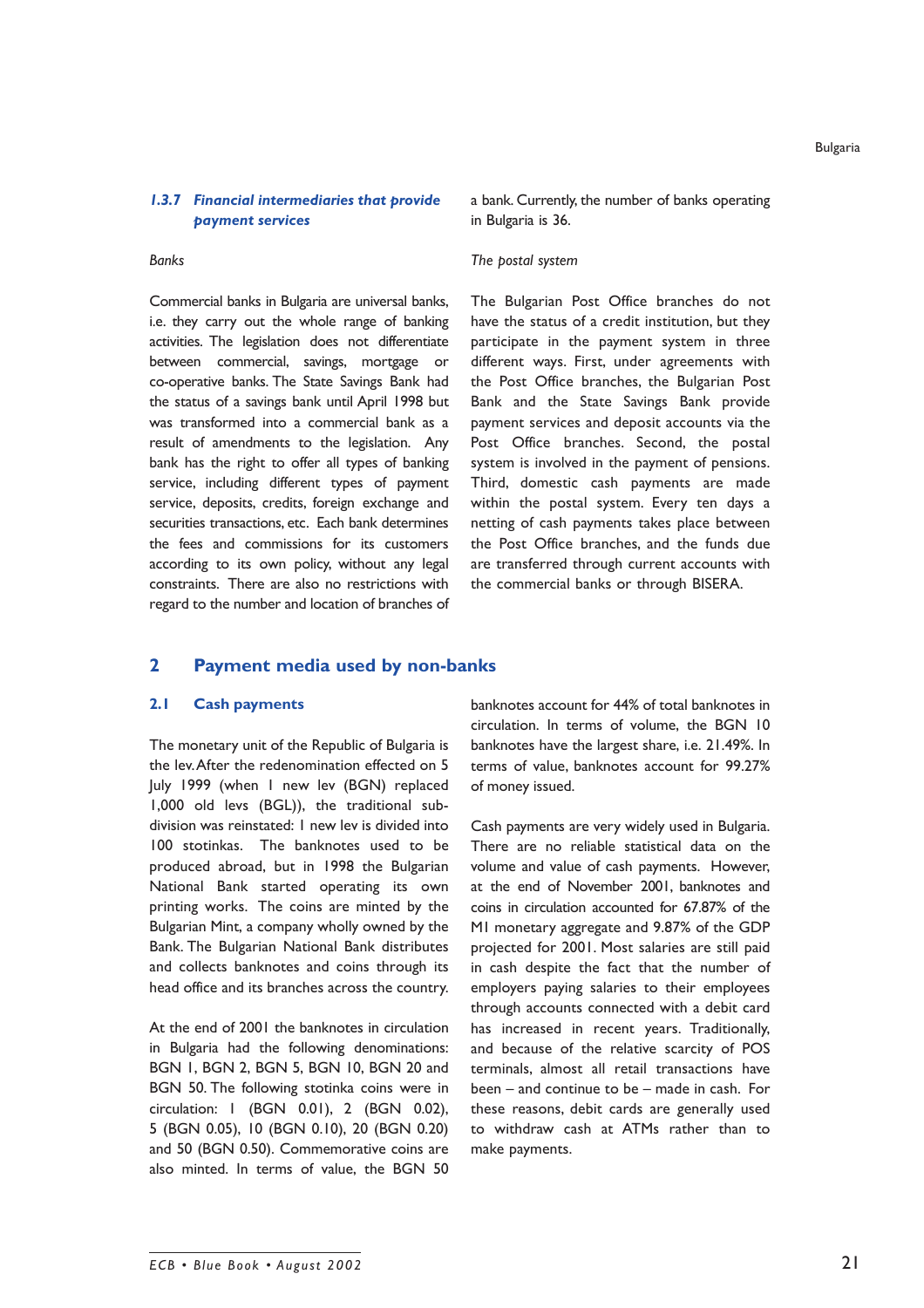#### **2.2 Non-cash payments**

In order to make a non-cash payment, the payer must hold a current account or a demand deposit account with a bank. Whereas in some banks it is possible for the customer to initiate a non-cash payment from a current or demand deposit account, in other banks payments can only be made from current accounts. Any person may hold accounts in national or foreign currency without limitation. Most banks offer accounts in Bulgarian levs, US dollars, euro and Swiss francs.

# *2.2.1 Credit transfers*

This is the most widely used form of payment between entities in the corporate and public sectors. It is also used for the payment of salaries, taxes, duties, subscription fees, etc. In 2000, credit transfers accounted for over 97% of the value and over 93% of the volume of all payments processed through BISERA. The average value of a credit transfer was BGN 2,816 (€1,439.56). According to Regulation No. 3, a credit transfer has to be effected within three working days, one for processing at the payer's bank, one for settlement and one for processing at the payee's bank. However, in practice a credit transfer usually takes only two working days.

Only a bank licensed to operate abroad is entitled to make cross-border credit transfers. For these services Bulgarian banks use correspondent accounts with foreign banks and the payments are executed through SWIFT. These transactions normally take up to three working days, but for smaller banks with a limited number of bank correspondents abroad it may take longer.

#### *2.2.2 Cheques*

Cheques have never been an extensively used payment instrument in Bulgaria. They account for a negligible percentage of all payments, the main reason being the risk associated with them. They are used only between reliable counterparties.

### *2.2.3 Direct debits*

This payment instrument is used by customers for payments to the providers of electricity, water, telephone and heating services. The payers give permission to such companies to debit their current accounts with the banks. This practice has become more widespread in recent years. Direct debits are also used in the field of securities settlement (see Section 4.3).

#### *2.2.4 Payment cards*

#### *Debit cards*

The use of this instrument is increasing from year to year. Most widely used are (debit) cards issued by domestic banks. By the end of 1997 eight banks were issuing bankcards. By the end of 2001 the number of issuers reached 24. All are members of the national card payment system BORICA. Cardholders' accounts are debited on a per-transaction basis (both for a cash withdrawal and for a purchase). Some banks offer an overdraft facility to selected customers.

Since 1996 several Bulgarian banks have become members of Visa International and MasterCard and Europay International. In addition to acquiring transactions from merchants, some banks have started to issue international debit cards: Visa Business, Visa Electron and Maestro.

### *Credit cards and travel, retail and entertainment cards*

Credit cards are not very widely used in Bulgaria. Several Bulgarian banks issue credit cards under agreements with the international card organisations Visa International and Europay International. The international credit cards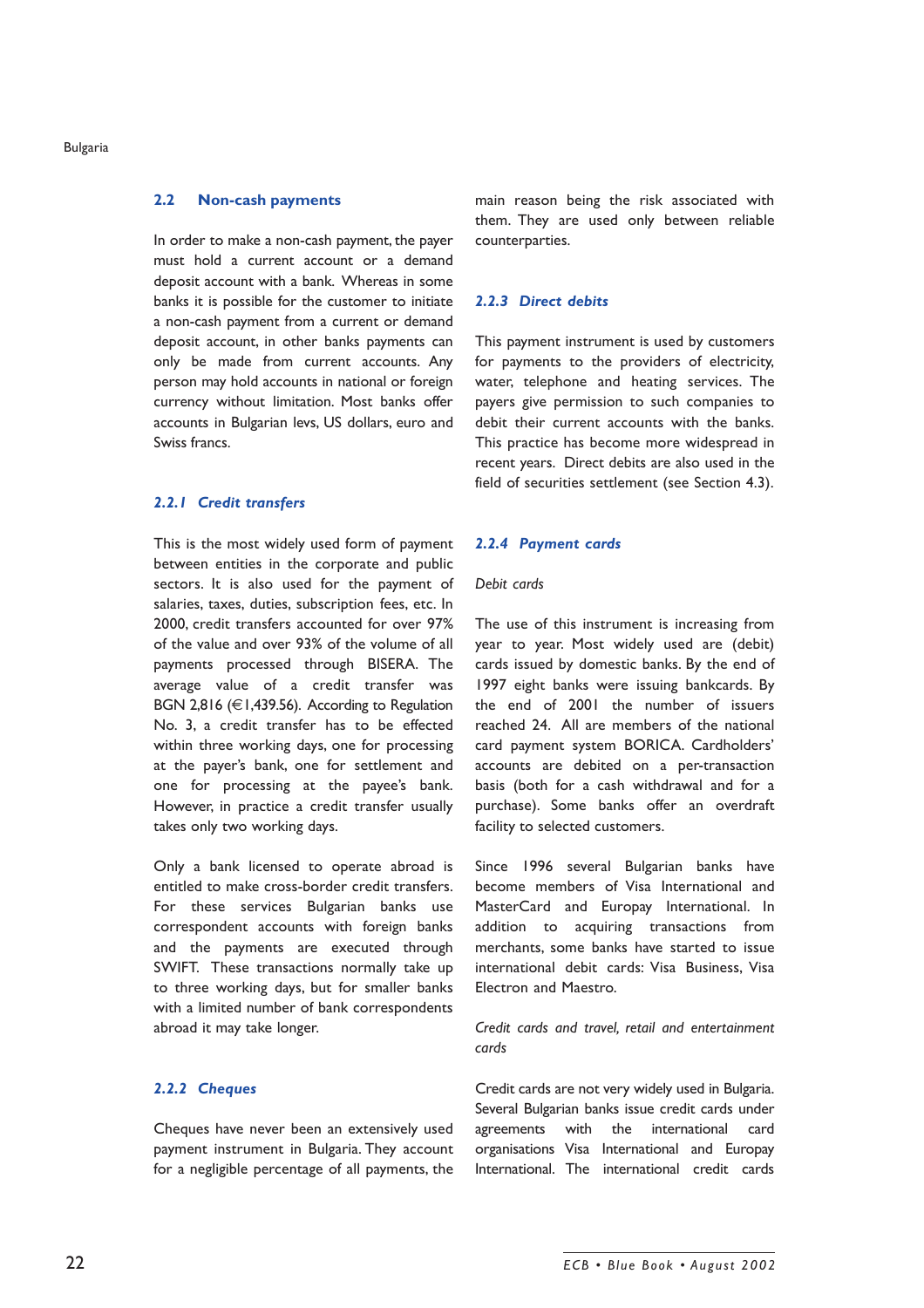currently issued by Bulgarian banks are: Visa Classic, Visa Business, Visa Gold and Eurocard/ MasterCard (ordinary, business and gold). Several banks have an agreement with American Express for the distribution of Amex cards (classic, business and gold card). Diners Club credit cards are issued by the Diners Bulgaria Company. Travel, retailer and entertainment cards have recently started to be issued in the country.

#### *Prepaid cards*

Telecommunications companies and chains of petrol stations issue prepaid cards. The use of these cards has increased very rapidly. The existing public coin telephone network has to a large extent been replaced by a wide network of smart card telephones belonging to the Betkom and Bulfon companies. The leading petroleum companies, Petrol and Shell Bulgaria, offer prepaid cards.

#### *The ATM and POS networks*

At the end of 2001 there was one ATM network in Bulgaria (operated by BORICA) and two POS networks (operated by BORICA and the Bulgarian Post Bank). For the time being the network of ATM and POS terminals is not very extensive, but it is growing. In 1995 the number of ATM terminals was only 32; in 1997 this number reached 118 and by the second quarter of 1999 there were 180 installed ATMs. By the end of 2001 the number increased to 642 and is still growing. The number of electronic POS terminals, which was 100 in 1997, increased to over 510 in the second quarter of 1999 and reached 1,980 by the end of 2001. Most ATMs are located on the premises of banks, but some are located at petrol stations, supermarkets and other shops, metropolitan stations and airports, etc. POS terminals are installed in bank branches for cash withdrawals and in hotels, restaurants, shops, car rental companies, petrol stations, etc. for payment for services and goods.

#### *2.2.5 Postal instruments*

The postal network is the largest branch network in Bulgaria. Postal money transfers are used in small villages in which there are no bank branches, or in cases where the payer or the payee does not have a bank account. Postal instruments are normally used for the payment of pensions, subscriptions, taxes, or transfers to persons who do not hold current accounts with a bank. The total value of payments through postal orders is negligible by comparison with the payments made through BISERA.

#### **2.3 Recent developments**

There is a significant interest in Bulgaria in making payments via the internet. A system called ePay.bg was developed in 1999. It allows each cardholder to pay for services or goods via the internet after registering his card. The technology for making payments via the internet is based on a trusted third-party payment server connected to the host of the BORICA card system. This makes it possible to authorise each transaction via the internet in real time. Most cardholders use this system for transferring money from their card accounts to other accounts at the same or at another bank. By the end of 2001 there were 56 electronic shops and companies offering goods and services connected to ePay.bg, and 24,754 transactions with a value of BGN 1,110,873.38 (€567,980.54) were made through this system in 2001. Since there is only a limited number of credit card holders in Bulgaria, for the time being the volume of internet transactions by means of credit card is still low.

Furthermore, a number of banks are co-operating with Western Union for the execution of fast money transfers, mostly abroad.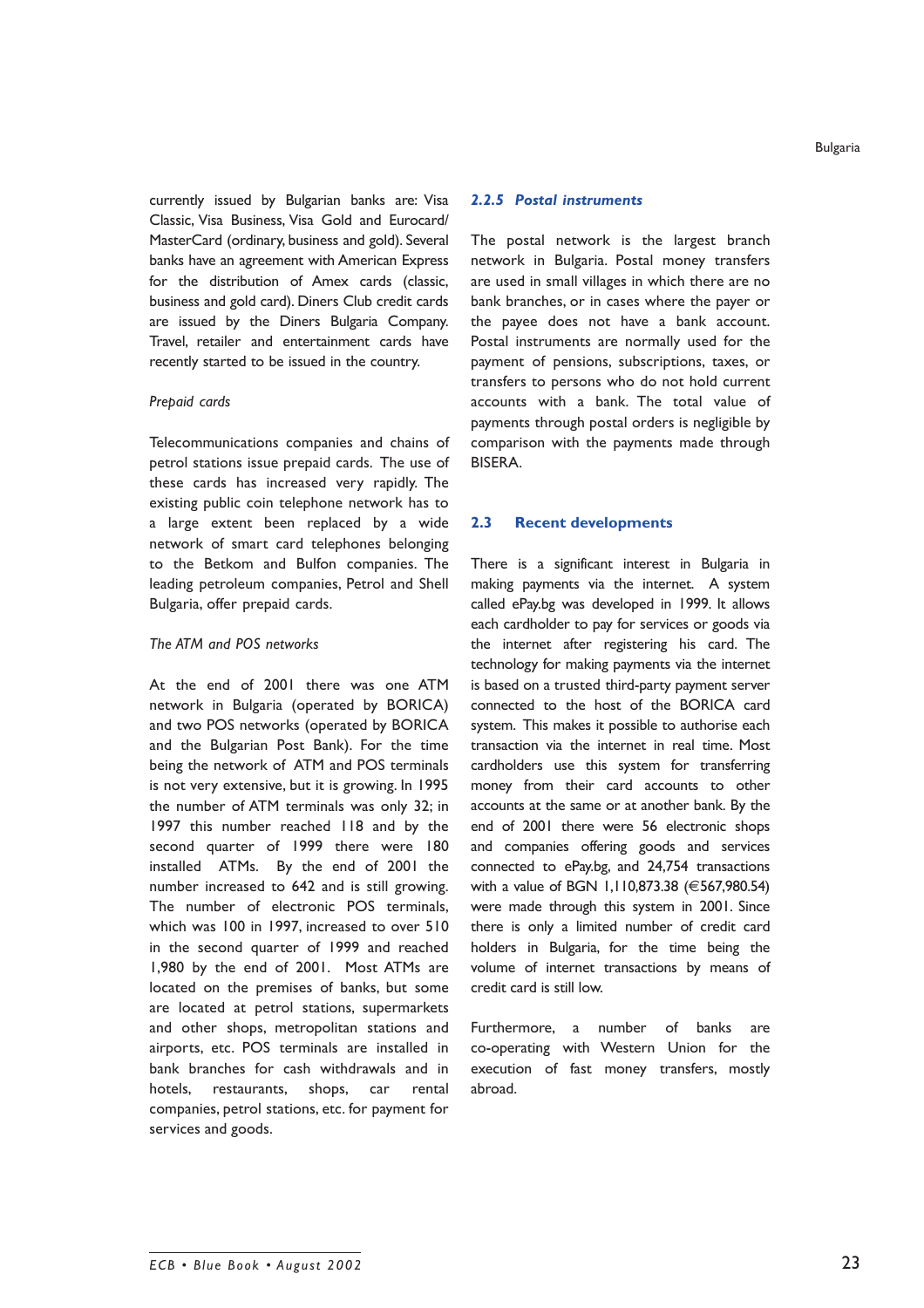# **3 Interbank exchange and settlement systems**

#### **3.1 General overview**

Most of the non-cash payments in Bulgaria are settled through the national settlement system, BISERA, which is a gross settlement system that has been operating since 1992. Although BISERA operates with a T+1 value date, there is an option for some payments to be settled during the same working day directly by the Bulgarian National Bank, on the basis of payment orders submitted on paper at the Bankís desks, or via SWIFT. This express service is organised for all payments addressed to or initiated by the Bulgarian National Bank, direct bank-to-bank payments related to interbank money market operations, payments on the primary and secondary government securities market and some budget payments. (These payments are few in number but significant in terms of value.) It is expected that the current system will be replaced by an RTGS system by September 2002.

BISERA was designed, programmed and implemented by the Bankservice joint stock company on behalf of the Bulgarian National Bank. Bankservice is responsible for the development, maintenance and operation of the system. It also offers other telecommunications and banking automation services to banks. The Bulgarian National Bank is the major shareholder in the company (37% of the capital). The rest of the capital is distributed among commercial banks according to a quota principle, depending on the share of each bank in the volume and value of interbank transactions, on the number of branches belonging to the bank and on the size of each bank's own capital. Bankservice has a pyramid structure with a head office, five branches and 28 local offices, which are the access points to BISERA.

# **3.2 The real-time gross settlement system**

There is no RTGS system currently operating in Bulgaria, although it is anticipated that such a system will be launched in September 2002.

# **3.3 The designated-time gross settlement system: BISERA**

The Banking Integrated System for Electronic tRAnsfers (BISERA) is an electronic system with two basic functions: the clearing of electronic messages comprising banks' payment instructions, and the settlement of payments.

# *3.3.1 Operating rules*

The Bulgarian National Bank issues BUSs which contain rules on the execution of payment transactions via BISERA. One of the most important standards is BUS 7092, on settlement in the Bulgarian National Bank. It regulates the organisation of the settlement system, including settlement procedures, accounting records, registration of the transfer instructions, information transfer, message formats and control procedures, etc. Work on amending the BUSs is under way. The BUSs will define the main characteristics of and provide the platform for the work of the future Bulgarian RTGS system. Other standards regulate payments using different payment instruments (credit transfers, direct debits, cards, cheques and letters of credit). BUS 12097 on interbank and intrabank payments on equity transactions with DVP is applicable in the field of securities trading payments. For more details see Section 3.3.2.

#### *3.3.2 Participation in the system*

According to current banking regulations, any licensed bank in Bulgaria is obliged to make all interbank payments through BISERA (or directly through its account with the Bulgarian National Bank in the case of certain specified types of payment; see Section 3.1). Banks whose licences have been revoked are immediately excluded from the system. The bank branches also have direct access to BISERA (provided that the banks do not have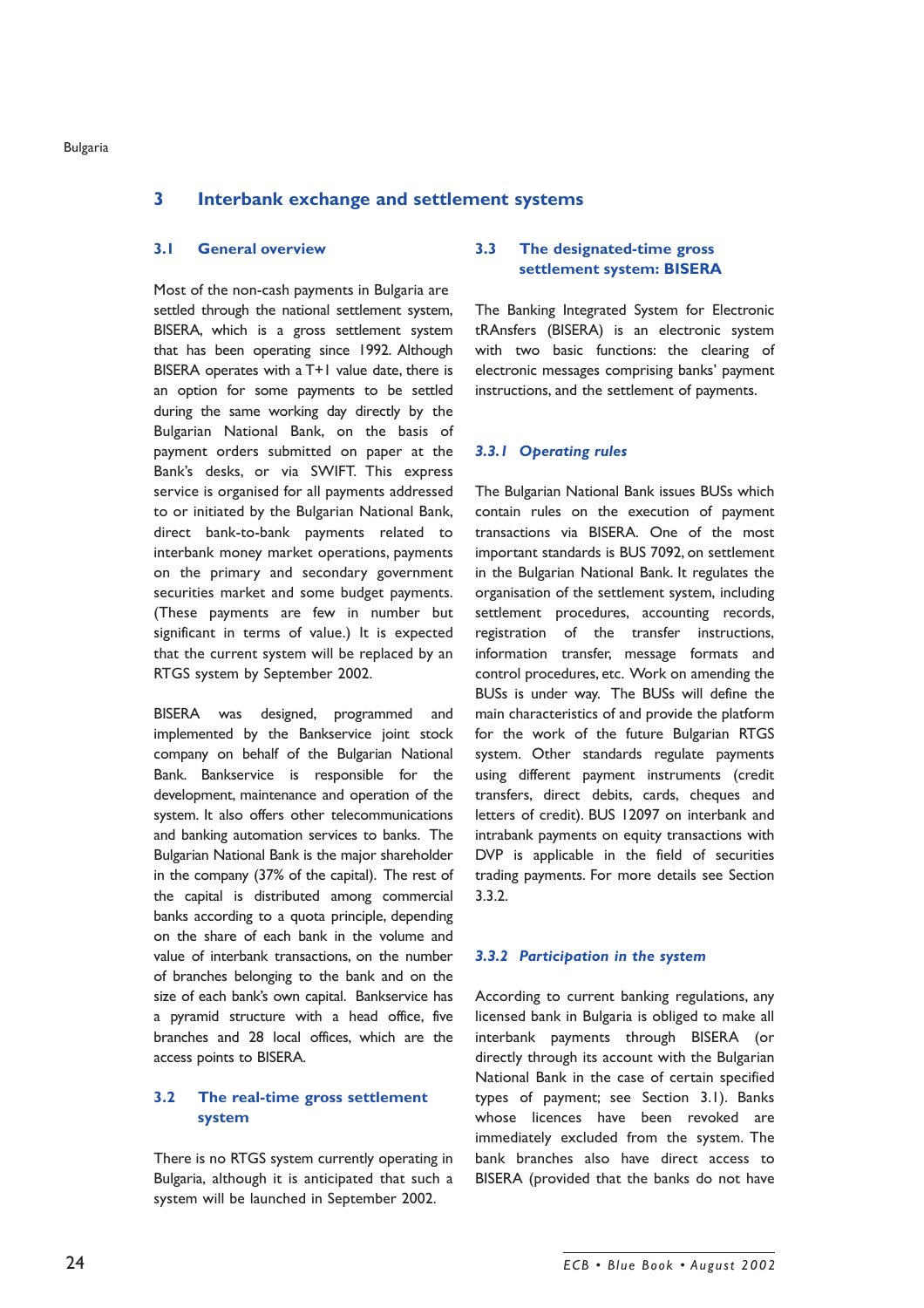#### **Chart 1**

**Current organisation of the Bulgarian interbank payment system**



an internal payment system). There are two non-bank financial institutions which also have direct access to BISERA: the CDAD and BORICA. They act as settlement agents, the CDAD for payments related to securities transactions, and BORICA for interbank payments related to card transactions. They are authorised by their members to initiate interbank payment transactions on behalf of the member banks. As of 19 February 2001 the SEBRA system for electronic budget payments, which services the payments of budget entities, is included in BISERA. The state Treasury is a participant in BISERA.

#### *3.3.3 Types of transaction handled*

BISERA processes all kinds of interbank payments regardless of their value. This includes payments between customers, bank-to-bank payments and payments between the Bulgarian National Bank and other banks. The system distinguishes between the following payment instruments: credit transfers, direct debits, cheques,<sup>2</sup> letters of credit, debit cards and office cash collections.

<sup>2</sup> Cheques are divided into two types - limited and accepted *cheques (with previously blocked funds on the customerís account), and payment cheques (without previously blocked* funds on the customer's account).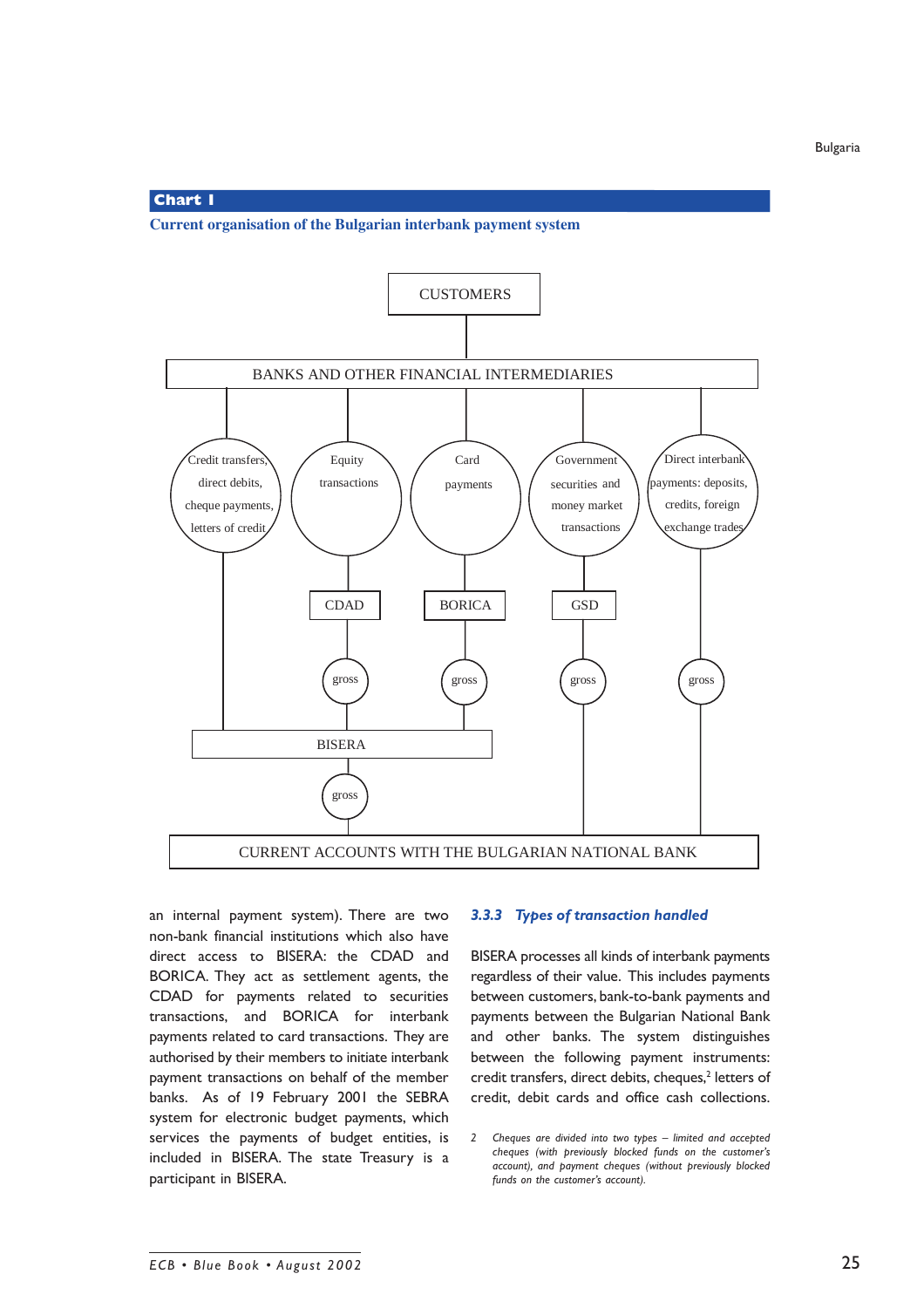Office cash collections are used for the cancellation of an incorrect transfer. The bank which has made the error generates a request for an office cash collection. In the statistical tables they are shown under "Direct debits".

#### *3.3.4 Operation of the system*

According to the generally accepted terminology, BISERA is a designated-time gross settlement system, with settlement on a T+1 basis. The time schedule for the execution of operations is shown in Table 1 below.

After settlement of a payment order, the system generates a payment message for the receiving bank and a confirmation message for the sending bank. It also generates messages for the Bulgarian National Bank, with summary information about the interbank payments (the gross sum of payments received by each bank from any other bank). The Bulgarian National Bank debits the current accounts of the sending banks and credits the current accounts of the receiving banks with the respective gross total*.* A payment is considered final once it has been debited from the account of the sending bank and credited by the Bulgarian National Bank to the account of the receiving bank (i.e. at the time of booking at the Bulgarian National Bank at 8.30 a.m. on T+1). Each transfer is executed individually. Payment instructions sent by banks are irrevocable. In the event a payment cannot be settled due to insufficient funds on the account of the sending bank, the Bulgarian National Bank and the receiving bank are informed on T+1 and the message is re-sent every day until the payment is executed. In such a case, the defaulting bank will owe the receiving bank a penalty. For details of "waiting payments" see Section 3.3.6.

Overdrafts on current accounts and partial payments are not allowed.

#### *3.3.5 Transaction processing environment*

BISERA is a fully computerised system. Paperbased documents are neither accepted nor processed. The data are received from and transmitted to the bank branches via telecommunications links. Diskettes are used only when telecommunications problems occur, or for backup purposes. The information systems architecture of BISERA can be described as follows:

|        | <b>Schedule of transfer operations</b> |                                                                                                                         |
|--------|----------------------------------------|-------------------------------------------------------------------------------------------------------------------------|
| Day    | Local time                             | <b>Procedure</b>                                                                                                        |
| Date T | 8.30 a.m. to 5 p.m.                    | Accounting day of the commercial banks and the Bulgarian<br>National Bank.                                              |
|        | 8 a.m. to 10 p.m.                      | Commercial banks generate file transfers for bank-to-bank<br>and customer payments and send them to BISERA.             |
|        | 9 p.m.                                 | After the end of the accounting day the central bank sends the<br>balances of the commercial banks' accounts to BISERA. |
|        | $10$ p.m.                              | Cut-off time.                                                                                                           |
|        | 10 p.m. to $3$ a.m.                    | Processing and settlement by BISERA with T+1 as the value<br>date.                                                      |
|        | Date $T+1$ 6 a.m. to 8.30 a.m.         | The commercial banks and the Bulgarian National Bank receive<br>the results of the settlement process.                  |
|        | $8.30$ a.m.                            | Start of the accounting day in the commercial banks and the<br>Bulgarian National Bank.                                 |

# **Table 1**

#### *ECB ï Blue Book ï August 2002*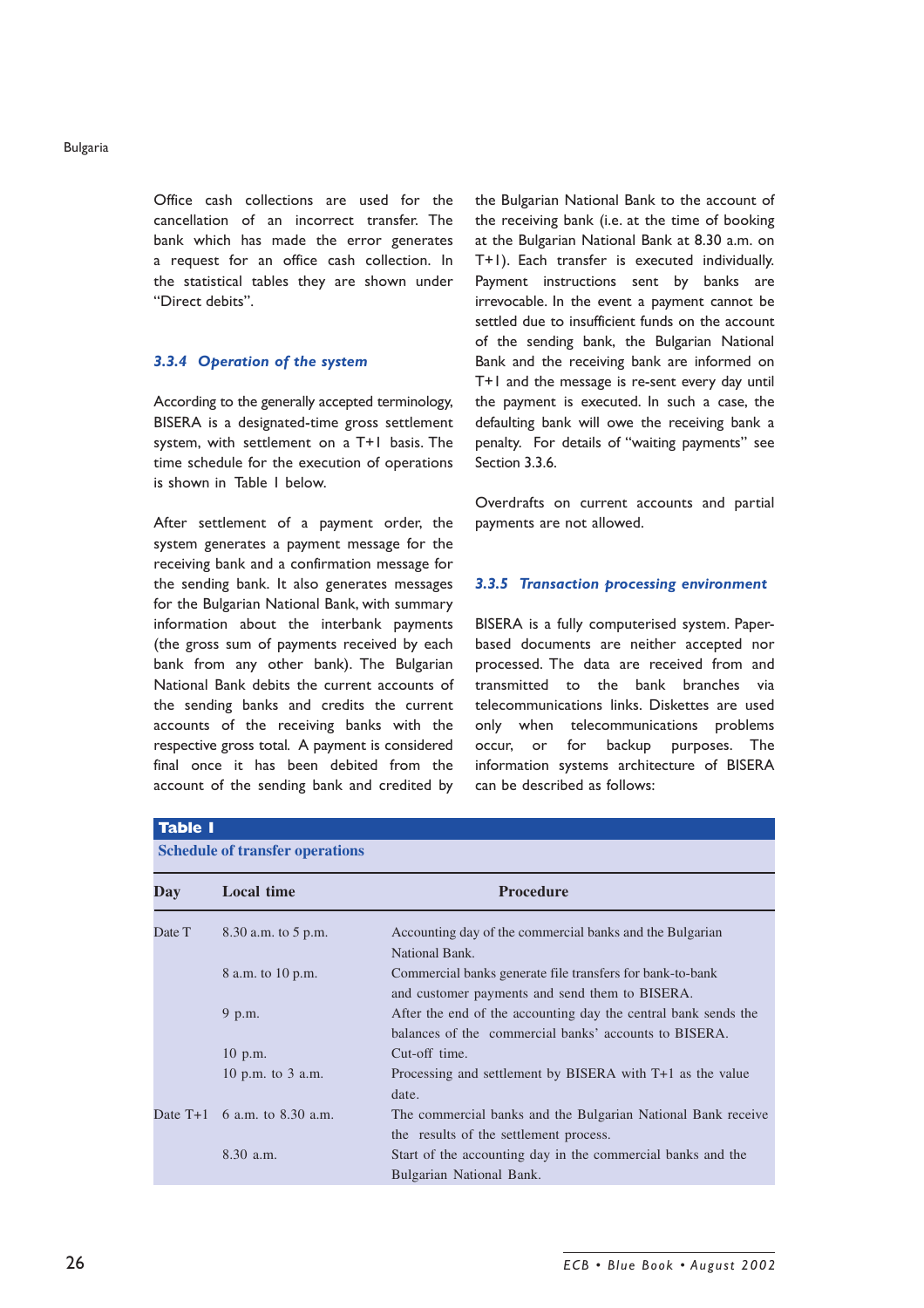- a host system, on which the collection and checking of electronic messages with payment orders and the settlement of payments are performed;
- a remote backup system, working as hot backup with remote database backup technology;
- a telecommunications network, called BANKNET, operating 24 hours a day, seven days a week. It serves not only BISERA, but also the ATM devices connected to it, the debit card authorisation centre, BORICA, remote SWIFT workstations and local networks of bank branches connected to their head offices. BANKNET supports electronic mail as well as other valueadded services; and
- access points  $-$  computer centres in the offices of Bankservice, or in commercial banks, equipped with local PC networks, connected to BANKNET. Files with payment messages from the bank branches are gathered in the access points and then checked and transmitted to the host system. After the conclusion of settlement, the access points receive the settlement results from the host system and send them to the bank branches. The communications link between the access points and the bank branches is provided through dial-up lines.

# *3.3.6 Settlement procedures*

Incoming payments, including waiting payments from previous days, are queued according to their priority, which is automatically determined by the system, in accordance with the FIFO principle. Payments related to requests for office cash collection have the highest priority, followed by cash withdrawals at ATMs and all other payments. There are two queuing mechanisms in the system: one for incoming payments in general and one for each of the individual settlement accounts.

Payments are processed individually, strictly in accordance with the sequence in the incoming queue. Prior to the execution of payments from the incoming queue, the computer system servicing the settlement at the Bulgarian National Bank checks whether:

- there are already other payments waiting to be settled in the account of the sending bank concerned; and
- sufficient funds are available in the current account to cover the execution of the first consecutive payment in the queue of payments waiting to be settled in that account.

If there is already a payment queue for the account to be debited or if funds are insufficient, the payment is not processed but rather placed in the payment queue for that account. When funds are received on the payment account, the queue of waiting payments is checked and they are processed in chronological order to the extent that the received amounts provide sufficient cover.

If sufficient funds are not available to settle the first payment in the queue, all queued payments remain unprocessed until such funds are received. To ensure that the processing of payments follows the FIFO principle, waiting payments are marked on the account's registers. Once the queue associated with the account has been emptied, the payment queues for each separate account are scanned again. This cycle is repeated until all payments have been processed, or until the scanning of all queues finishes without the execution of a new payment.

The legislation strictly defines the cases where the Bulgarian National Bank has the right to process the payments held in a queue, to reject a payment, to change the priority of payments, etc. For example, when, owing to a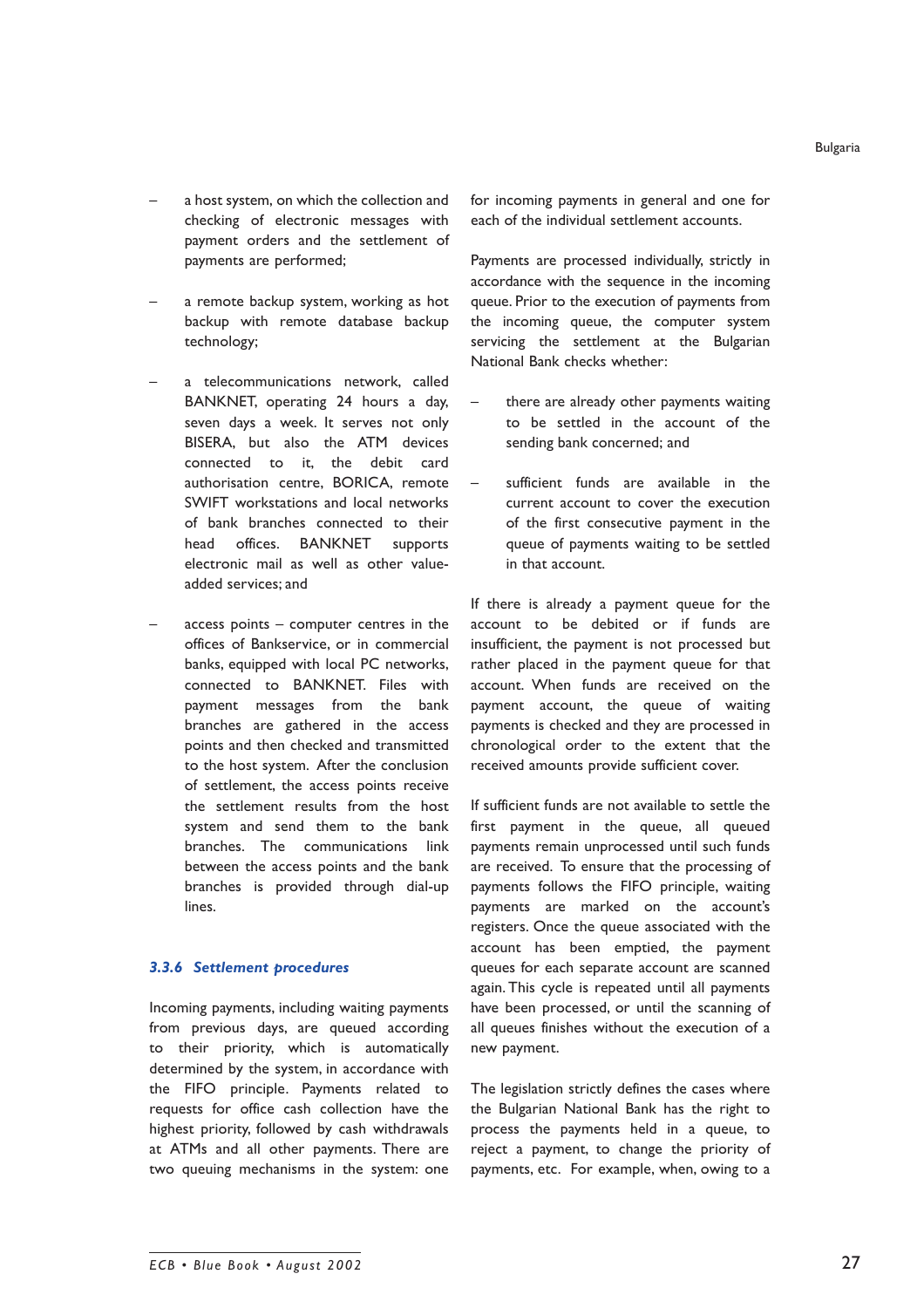bankís lack of liquidity, a payment cannot be executed within a period of ten working days of being entered into the settlement system, the payment is rejected by the settlement system and deleted from the waiting queue. In the event of the rejection of a payment by the settlement system, the settlement system informs the Bulgarian National Bank in order to allow the Bank to take specific supervisory action in conformity with the Law on banks.

#### *3.3.7 Credit and liquidity risk*

An interbank payment transaction is only carried out if the sending bank has sufficient funds on its current account with the Bulgarian National Bank. Credit risk for the Bulgarian National Bank is avoided because overdrafts on the current accounts of commercial banks are not allowed. There are no specific liquidity requirements to be met by system participants. However, banks are subject to supervision by the central bank, which may withdraw their licences in the event of a serious liquidity crisis.

#### *3.3.8 Pricing*

The system determines its pricing policy according to the full cost recovery principle. The fees for banks which are shareholders in Bankservice are lower than the fees for non-shareholders. The entry fee is BGN 130  $(66.67)$  for every branch of a shareholder and BGN 202 ( $\in$ 103.59) for every branch of a non-shareholder. There is also a minimum monthly fee of BGN 50  $(E25.64)$  for every branch of a shareholder and BGN 74  $(€37.95)$ for every branch of a non-shareholder. For payments between customers of different banks the transfer fee is BGN 0.25  $(\in 0.13)$  for shareholders, and BGN 0.37 (€0.19) for non-shareholders.

#### *3.3.9 Statistical data*

For 2001 the average number of transactions per day was 90,095, and the average value settled per day BGN 243,428,030  $(E124.462.775.40)$ . The growth in relation to 2000 was 22.64% in terms of number of transactions and 15.81% in terms of value. The peak number of transactions settled in one day was 326,308.

#### **3.4 The retail payment system**

# *3.4.1 The national card payments system, BORICA*

Card payments are governed by Regulation No. 16 on payments initiated by bank cards. However, this Regulation only regulates payments made with domestic cards. For international cards, banks follow the rules set by the respective international card organisations.

The national card payments system, BORICA, is operated by a company of the same name. The company is wholly owned by the Bulgarian National Bank. BORICA Ltd. is the national operator of the ATM and POS network in Bulgaria and acts as a processing company for the cards of Visa International's member banks and as a third-party service provider company for Europay International member banks within the country.

BORICA Ltd. administers ATM and POS transactions and is responsible for the supervision and maintenance of the terminals, performs online authorisation of card payments and personalisation of bank cards, and is authorised by its members to act as a settlement agent for payments performed with domestic cards. According to Regulation No. 16, the settlement of payments initiated with bank cards is to be effected through BISERA, the interbank payment system. Therefore, BORICA has direct access to BISERA. BORICA executes interbank payments generated by card transactions with a value date T+1.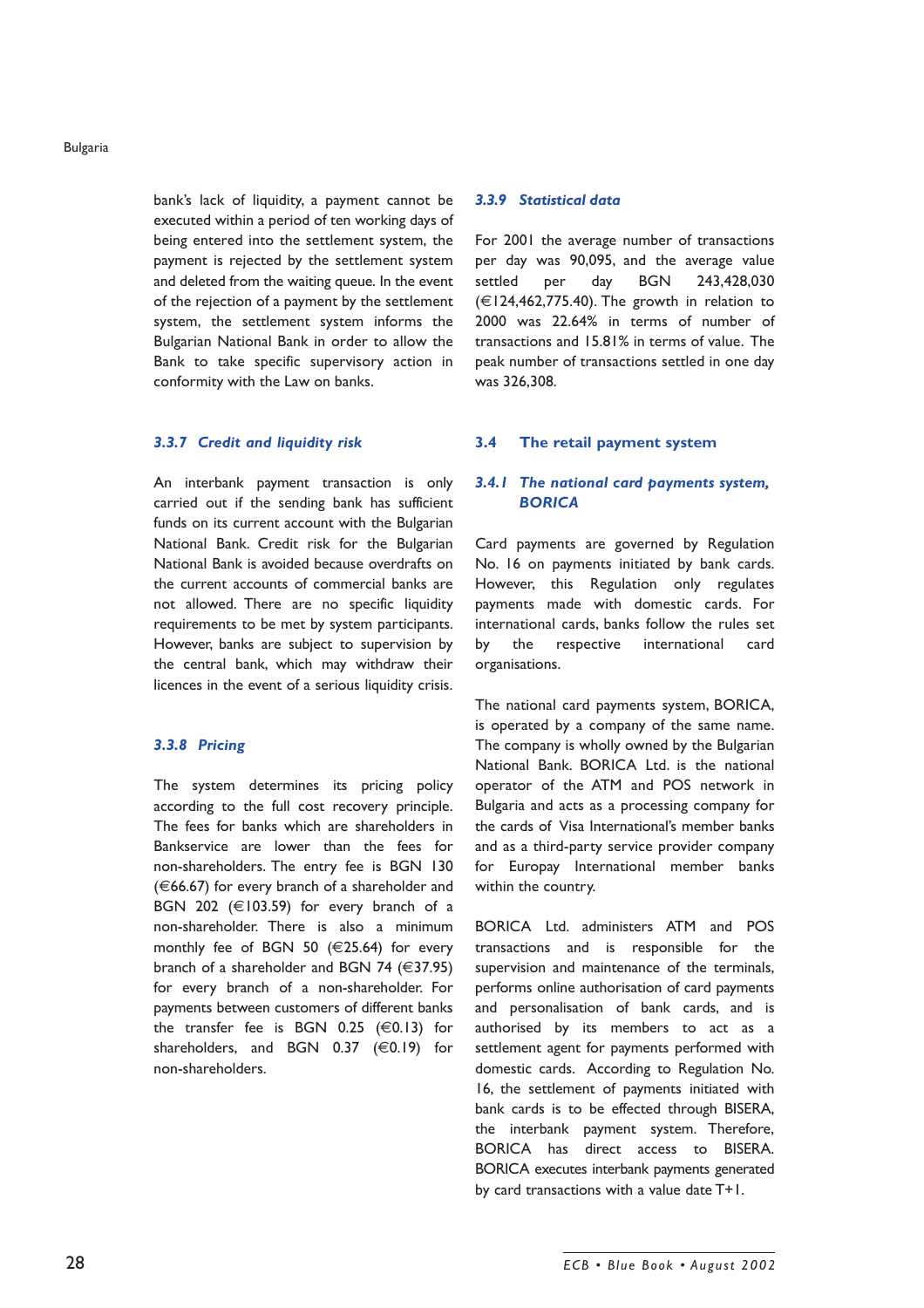The Bulgarian Post Bank operates its own electronic POS terminal network for Visa cards only. It links approximately 60 electronic POS terminals and is not connected to the network of BORICA Ltd.

### **3.5 Future developments**

In November 2001 the Managing Board of the Bulgarian National Bank approved a document named "Terms of Reference for the RTGS System at the Bulgarian National Bank". The document was prepared by an ad hoc group and describes in detail the Bank's system, functional and user requirements for the future RTGS system, which is expected to be implemented by September 2002.

On the basis of the Terms of Reference document, on 5 February 2001 the Bulgarian National Bank announced an open international tender for the selection of a main RTGS system contractor to provide a complete and integrated solution for an RTGS system, including specifications, hardware, system and application software, integration tests, implementation, acceptance tests and user training, warranty period and post-warranty support and development.

The Bulgarian National Bank admitted only such bidders to the tender which had previous experience as developers of RTGS system applications, were operative in at least one central bank and also had experience as prime contractors of RTGS system implementation.

Some of the most experienced RTGS application software providers bid in the international tender. The tender procedure passed through several stages and, on 31 July 2001, the Bulgarian National Bank signed a "turnkey" agreement and a software maintenance agreement with Montran Corporation in the United States.

The RTGS system project comprises the following four stages:

Stage  $I -$  Specification Stage  $2$  – Customisation Stage  $3$  – Implementation Stage  $4 -$  Live operation

Further to the completion of the first stage, the Bulgarian National Bank has been provided with three documents (Stage 1 deliverables) which describe the design of the RTGS system to be implemented in the subsequent stages  $$ the Project Service Specification, the Functional System Specification and the Project Plan.

According to the Project Plan, the latest date for the launch of the RTGS system is 16 September 2002.

The Bulgarian National Bank will be the owner of the RTGS system and will be responsible for the system's administration, regulation and management. The participants in the RTGS system will be as follows:

- the Bulgarian National Bank;
- settlement participants licensed banking institutions (banks) within the meaning of the Law on banks who maintain current accounts with the Bulgarian National Bank;
- the Bulgarian National Bank's Fiscal Services Department  $-$  for payments among banks arising from transactions with government securities;
- system operators  $-$  institutions authorised by the Managing Board of the Bulgarian National Bank to perform services relating to intermediation in interbank transfers and the settlement of funds transfers, including:
	- $-$  Bankservice  $AD -$  the organisation servicing the interbank retail funds transfer system BISERA;
	- $BORICA AD the national$ operator of the bank cards payment system, BORICA; and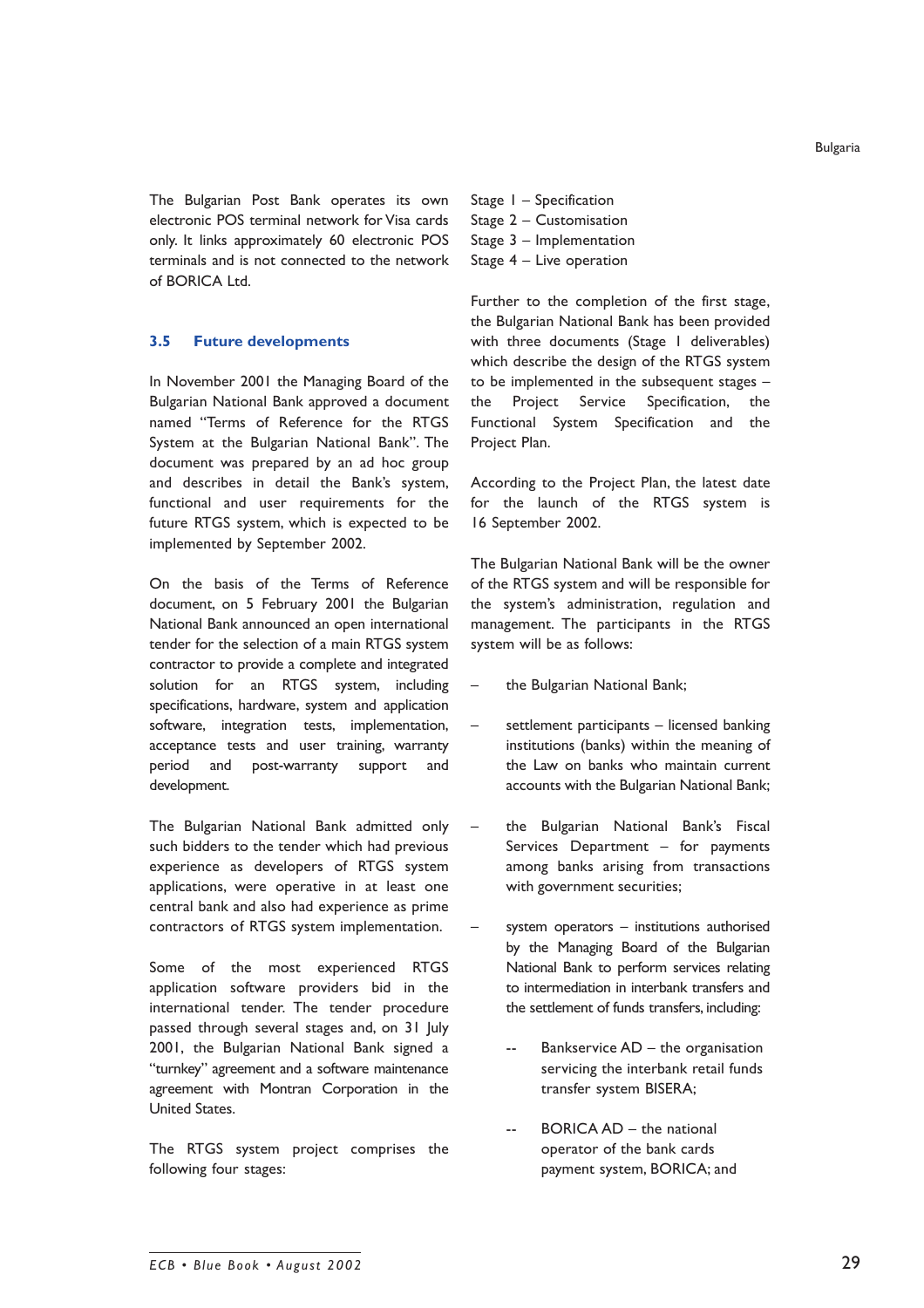the  $CDAD -$  for payments among banks arising from transactions with commercial securities.

The RTGS system will provide the final settlement of systemically important payments within the country. The following constitute systemically important payments:

- payments between settlement participants (interbank payments) and payments to and from the Bulgarian National Bank;
- payments on government securities transactions, using the DVP mechanism;
- net transfers of funds requiring designated-time settlement; and
- large-value customer payments exceeding an amount of BGN 100,000 (€51,129.19).

The RTGS system will ensure a more effective risk management by the Bulgarian National Bank. Participating banks will be able to monitor and effectively manage their liquidity and the payment process. The interactive monitoring will be realised via a proprietary network.

The project also aims at the future integration of the Bulgarian payment system into TARGET following Bulgaria's accession to the EU and EMU.

The system will provide the possibility for execution of customer payments.

The RTGS system will use the SWIFT network and the SWIFT FIN Y-Copy service for the interbank payment messages flow.

The design of the RTGS system complies with:

- The Core Principles for Systemically Important Payment Systems of the Bank for International Settlements, Basel;
- The Standards of the European Central Bank;
- The ANSI standards of the International Organization for Standardization (ISO) and the SWIFT standards for the exchange of payment messages and financial information, confidentiality of the exchanged information, authentication of the sender and the received information and non-repudiation of the sender of the information, and management of the cryptographic keys.

# **4 Securities settlement systems**

#### **4.1 Trading**

# *4.1.1 Main features of the different securities markets*

The Bulgarian securities markets can be divided into two segments, a market for debt instruments and an equity market. A common feature of these markets is that the traded securities are dematerialised and transferred by bookentry. Bulgarian legislation allows the existence of equities in paper form, but only dematerialised equities may be offered publicly. There are some debt instruments of large Bulgarian companies (for example the National Electric Company) which are dematerialised, but are not offered publicly.

Trade in government securities, i.e. bills (with a maturity of up to one year), notes (with a maturity of one to five years) and bonds (with a maturity of over five years) represents a major part of the government securities and money market. The Ministry of Finance and the Bulgarian National Bank regulate both the primary and secondary markets for government securities, and the GSD settles the transactions. For further details of primary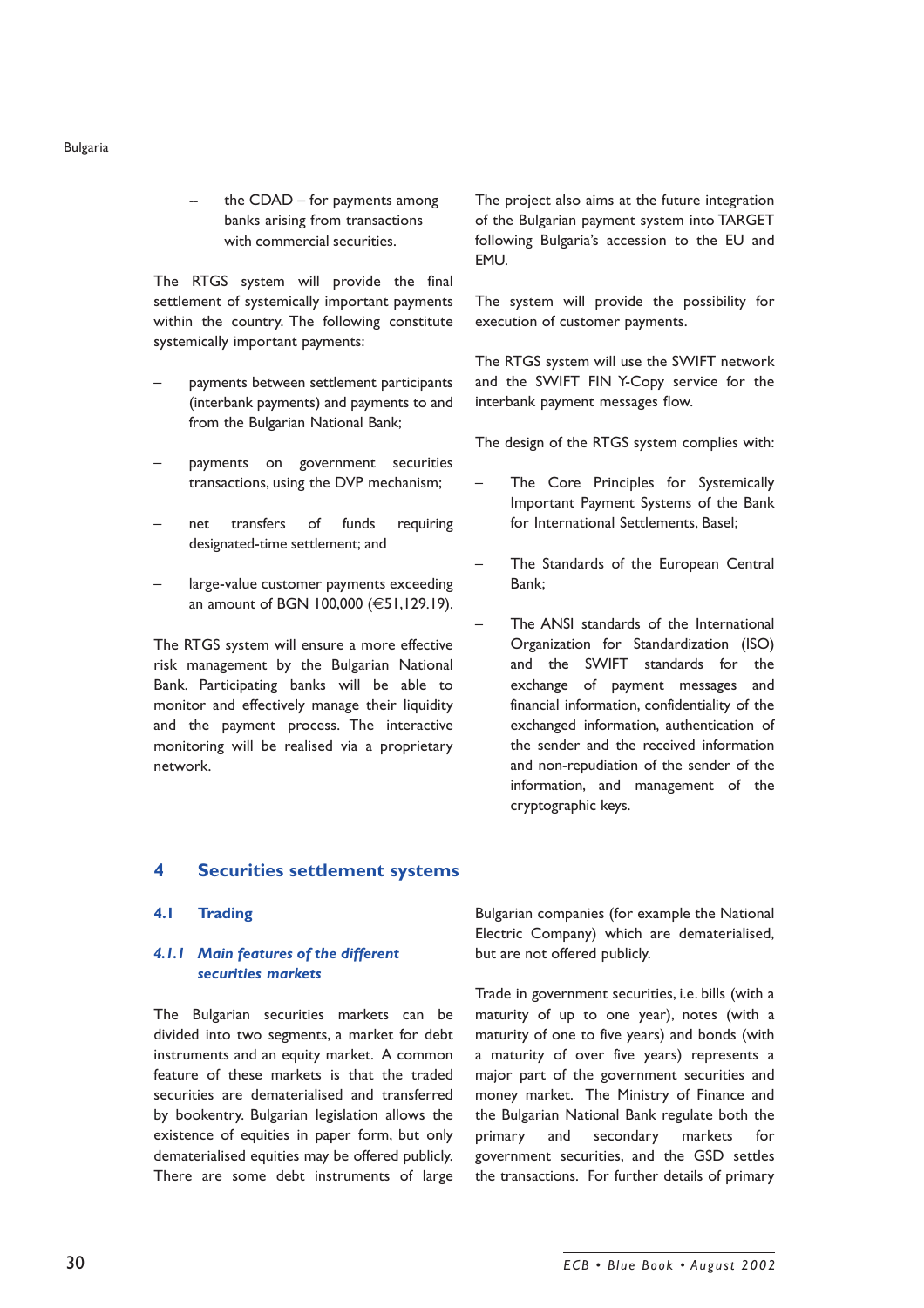market procedures see Section 4.3.1. The secondary market is an OTC one, with transactions confirmed by Reuters Mail on the basis of offers exchanged via Reuters or with transactions confirmed by the BSE-Sofia trading system. Pursuant to Article 101 (1) of the LPOS, trading in securities (except government securities) is allowed only on the regulated securities markets.

Following the latest changes in Bulgarian legal regulations (the adoption of the LPOS) securities markets in Bulgaria are divided into regulated and unregulated markets. In practice, these two types of security equate to the organised and non-organised markets. Securities markets are also primary and secondary depending on whether the securities are traded initially or secondarily.

At present only the BSE-Sofia has powers to organise (maintain) the regulated securities markets, i.e. the official and unofficial markets (defined in the LPOS).

The BSE-Sofia has the following markets and market segments:

- 1) Official market:
	- a) Official equities market:
	- Segment "A"
	- Segment "B"
	- Segment "C"
	- b) Official bonds market
	- **"Government securities" segment**
	- "Municipal bonds" segment
	- "Corporate bonds" segment
- 2) Unofficial market:
	- a) Unofficial equities market
	- b) Unofficial bonds market
	- c) Unofficial market for other securities
- 3) Primary market $3$
- 4) Privatisation market $3$
- 5) Tender-offering market $3$

The BSE-Sofia has established different minimum listing requirements for each market segment of the official market; this is similar to European practice. The only difference is the required minimum size of the listed companies. The requirements for admission of securities to the unofficial market are that the issue be registered in the BNSC's register of primary or secondary trading. Stock exchange and OTC transactions are made through investment intermediaries only. Stock exchange trades are done through an electronic system using direct access from brokers' terminals based on the BSE-Sofia floor or through remote brokers' terminals from the BSE-Sofia members' offices (for more details, see Section 4.3.2.4). Settlement in both the regulated and unregulated markets is executed by the CDAD through BISERA.

#### *4.1.2 Basic quantitative aspects*

The government securities and money market are the most important securities markets in terms of volume and value. However, it can be seen from Tables 2 and 3 that the volume of transactions in equities and corporate bonds increased significantly from 1998 to 2001.

# *4.1.3 Financial intermediaries operating on the different securities markets*

Securities may only be traded by investment intermediaries authorised by the BNSC. In practice, these intermediaries are stockbrokers and banks, including branches and subsidiaries of foreign banks. To be licensed by the BNSC, an investment intermediary must meet certain requirements concerning, inter alia, the amount of its capital and the structure of its balance sheet, as specified under the LPOS. Given that global banksí licences cover all kinds of transaction with securities, these banks do not need additional authorisation by the BNSC, but

*3 This is not a separate market but rather a special auction for special kinds of trade.*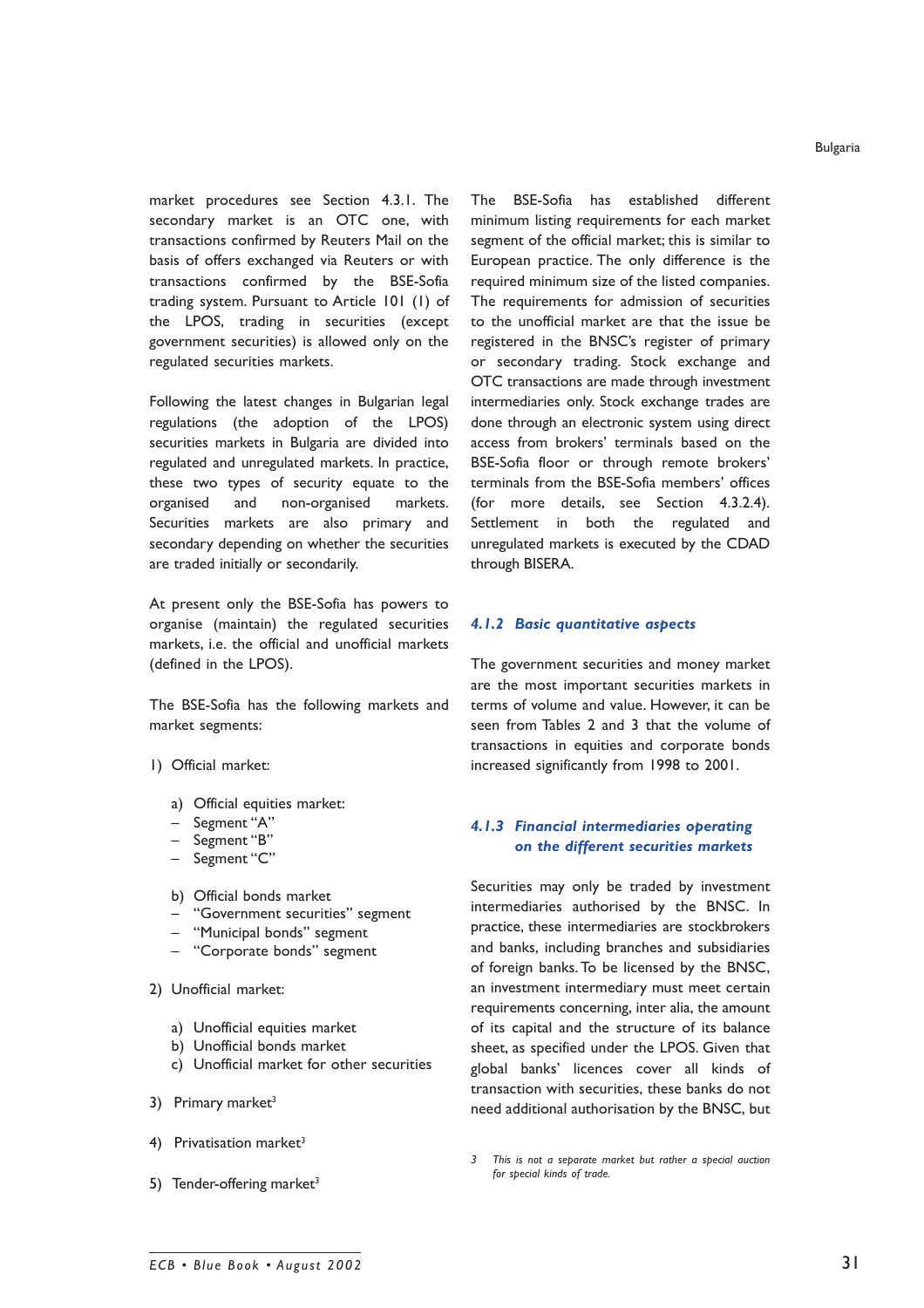only to be registered as investment intermediaries.

Trade on the BSE-Sofia can only be executed through investment intermediaries which are members of the Stock Exchange. There are a number of specific admission criteria for membership of the BSE-Sofia, as specified in the Rules of Procedure of the BSE-Sofia, which have been adopted by its Board of Directors and approved by the BNSC.

Members of the CDAD must be investment intermediaries, investment companies, issuers of stocks, stock exchanges or foreign depository and clearing institutions. Each member has full access to the CDAD, enabling it to hold securities accounts and to move shares held by itself or on behalf of third parties.

Participants in the government securities and money market are all investment intermediaries, but only those which are authorised to be

**Table 2**

**The BSE-Sofiaís statistics for the turnover of equity trades and the market capitalisation of equities issues (USD)**

| <b>Market</b> | 1998<br><b>Market capitalisation</b><br>(USD) | <b>Total</b><br>turnover | 1999<br><b>Market capitalisation</b><br>(USD) | <b>Total</b><br>turnover |
|---------------|-----------------------------------------------|--------------------------|-----------------------------------------------|--------------------------|
| Official A    |                                               | 364,944                  | 7, 131, 721. 19                               | 271,299                  |
| Official B    | 145, 305, 464. 54                             | 110                      | 38,810,281.70                                 | 840,149                  |
| Official C    |                                               | 2,189,904                | 67,009,971.45                                 | 5,773,478                |
| Free market   | 840,370,378.94                                | 22,167,912               | 594,952,879.58                                | 13,813,199               |
| <b>Market</b> | 2000<br><b>Market capitalisation</b><br>(USD) | <b>Total</b><br>turnover | 2001<br><b>Market capitalisation</b><br>(USD) | <b>Total</b><br>turnover |
| Official A    |                                               |                          |                                               |                          |
|               | 26, 341, 839. 76                              | 582,366                  | 7,951,759.87                                  | 28,860.36                |
| Official B    | 37,835,806.74                                 | 480,050                  | 19, 141, 054, 02                              | 6,657,759.76             |
| Official C    | 70,809,663.90                                 | 7,360,399                | 60,006,074.79                                 | 3,090,468.90             |
| Free market   | 477,429,093.14                                | 32,833,738               | 390,136,744.89                                | 59,983,920.31            |

#### **Table 3**

**The BSE-Sofia's statistics for bond trade turnover (USD)**

| <b>Market</b> | 1998<br><b>Total turnover</b> | 1999<br><b>Total turnover</b> | 2000<br><b>Total turnover</b> | 2001<br><b>Total turnover</b> |
|---------------|-------------------------------|-------------------------------|-------------------------------|-------------------------------|
|               |                               |                               |                               |                               |
| Corporate     | $\overline{0}$                | 1,884                         | 26,152                        | 386,096.49                    |
| Government    | 0                             | $\overline{0}$                | 2,123                         | 350,668.76                    |
| Free market   | $\Omega$                      | $\Omega$                      | $\theta$                      | 124,335.59                    |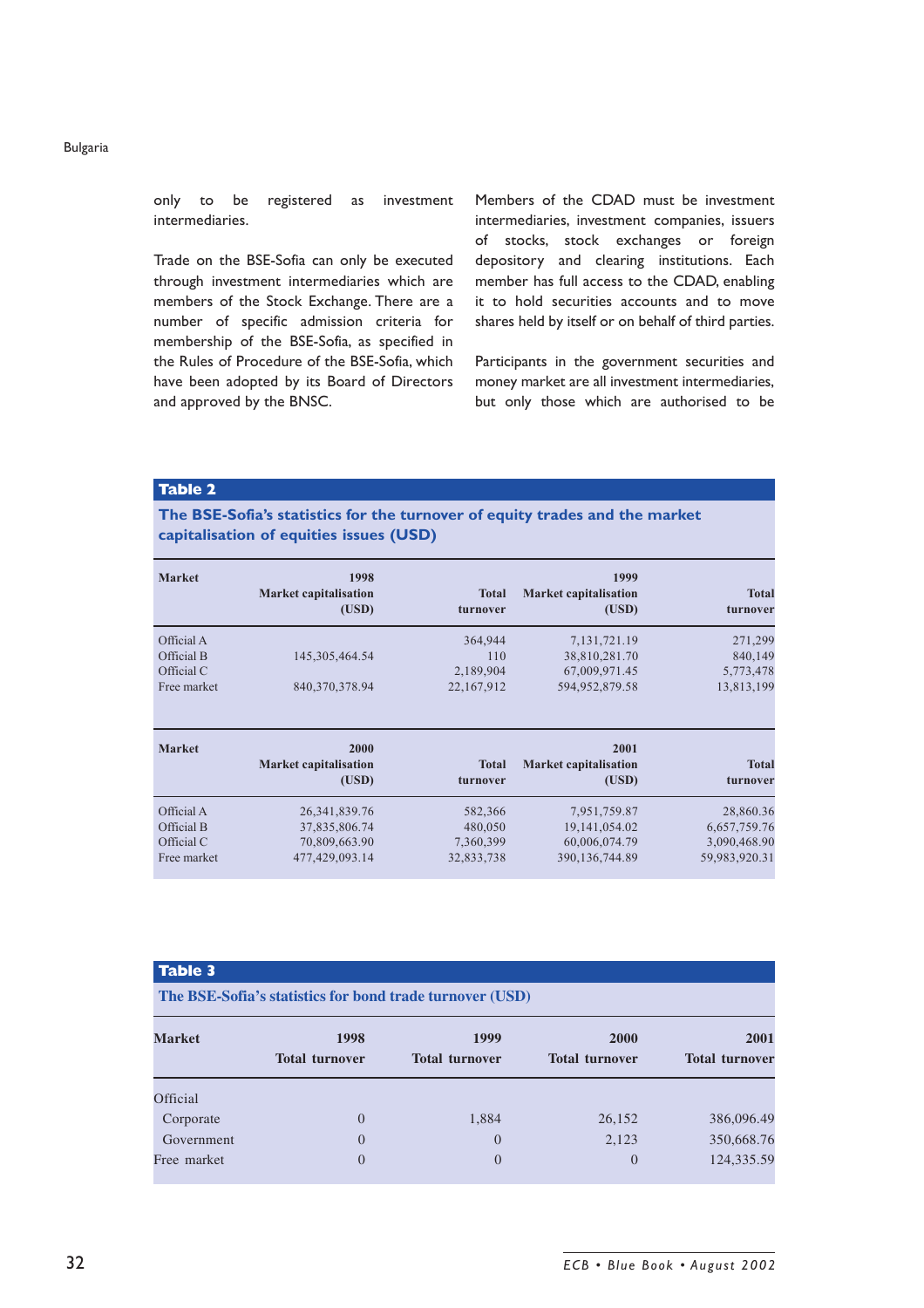**Chart 2**

**The BSE-Sofia's statistics for the SOFIX index:**



primary dealers have access to the GSD. For further details of primary dealers see Section 4.3.1.2.

#### *4.1.4 Recent developments*

After the BSE-Sofia received its licence from the BNSC, the first trading session was held on 21 October 1997. At first trading was concentrated mainly on the free market (now the unofficial market), in which companies from the first wave of mass (voucher) privatisation placed their privatised stakes. The first company listed on the official market was Elcable in January 1998. In 1999 the number of companies listed on the official market reached 32. The same year the total number of companies traded amounted to 859, while in 2001 the total number of companies decreased to 430. The main reason was the fact that many of them, mainly the small and illiquid ones, were deleted from the public register of the BNSC.

From the dynamic development of the capital market in the period from 1996 to 1999 it became evident that more elaborate legal regulations were necessary. In December 1999 the Bulgarian Parliament adopted the new LPOS, which came into effect in February 2000. The Law is aimed at providing protection of investors and creating prerequisites for the development of a transparent and efficient capital market in the country. The new Law guarantees improved protection of investors, creates the conditions for the stability of the stock market, and assures equal access and treatment for all participants, and the transparency and settlement of transactions.

The last few years can be characterised as a period of stabilisation of the infrastructure of the capital market. The structure and the institutions of the Bulgarian capital market are now fully in compliance with global standards and requirements in this area.

In compliance with the new legal requirements and in response to changed market conditions, the BSE-Sofia has adopted its new rules and regulations. In October 2000 the RTS Plaza trading system, based on the Nasdaq quotation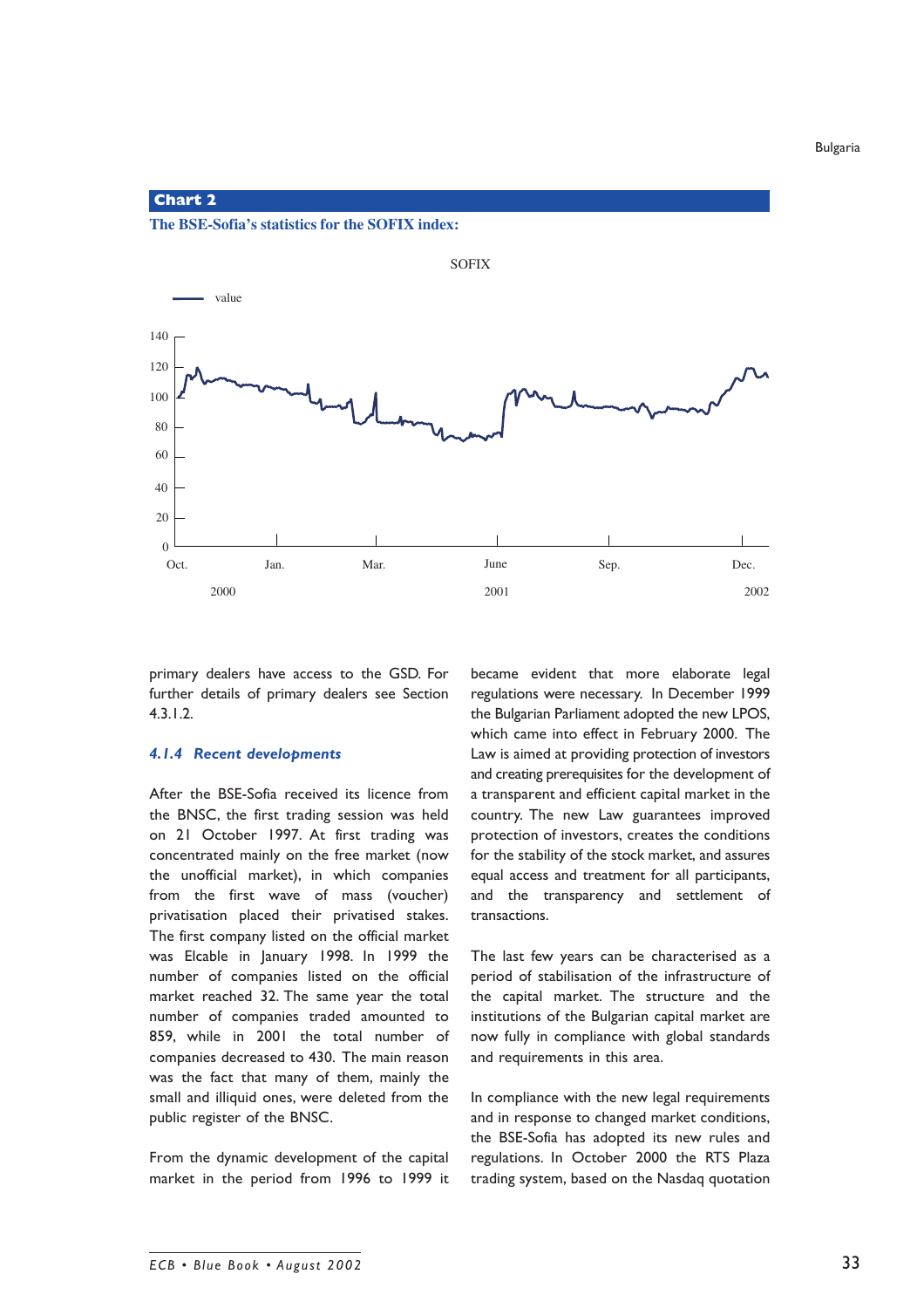system, was launched on the BSE-Sofia with the assistance of US and Russian experts. It is an order and/or dealer-driven trading system with multiple market-makers. On 21 October 2000 the BSE-Sofia launched its official index  $-$  SOFIX. SOFIX is a market capitalisation-weighted price index with a base value of 100 points. The SOFIX portfolio consists of the top ten domestic stocks (currently reduced to nine).

Although the structure of the capital market has been successfully established, the market's problems  $-$  a lack of attractive securities and low liquidity - remains. In order to overcome these negative tendencies, the BSE-Sofia has launched new trading instruments government bonds, corporate bonds and Bulgarian depository receipts.

By way of a BNSC Resolution of 6 December 2001 the BSE-Sofia was granted a licence to organise the unofficial securities market. By way of the same resolution, the BNSC approved the amendments to the rules and regulations of the BSE-Sofia. In compliance with  $§$  6a of the "Transitional and Final Provisions" of the rules and regulations, the amendments entered into force on 2 January 2002.

BSE is planning to develop two new segments, namely IPOs and privatisation.

#### **4.2 Clearing**

There is no independent clearing house. With regard to the settlement of securities, please see Section 4.3.

#### **4.3 Settlement**

# *4.3.1 Securities settlement through the Government Securities Depository*

#### *4.3.1.1 Operating rules*

Under the Law on the Bulgarian National Bank, the central bank is the official depository of the state. Pursuant to the contract between the Bulgarian National Bank and the Ministry of Finance, the Bulgarian National Bank organises trade in government securities and maintains registers of such securities. Regulation No. 5 of the Ministry of Finance and the Bulgarian National Bank establishes the rules and procedures for all kinds of transaction with government securities.

#### *4.3.1.2 Participation in the system*

The Ministry of Finance and the Bulgarian National Bank approve the list of primary dealers authorised to participate in the system. Primary dealers may be banks or other investment intermediaries. All other legal and physical persons may only participate in the primary and the secondary markets through primary dealers.

#### *4.3.1.3 Types of transaction handled*

The GSD handles all kinds of government securities transactions, primary and secondary outright operations, repurchase agreements, etc.

#### *4.3.1.4 Operation of the system*

The settlement of transactions is handled on a gross basis. This is a batch processing system which applies the DVP principle.

On the primary market, securities are acquired through auctions organised by the Bulgarian National Bank. Primary dealers may participate with irrevocable competitive or non-competitive bids through Reuters Mail. On the issue date (the second working day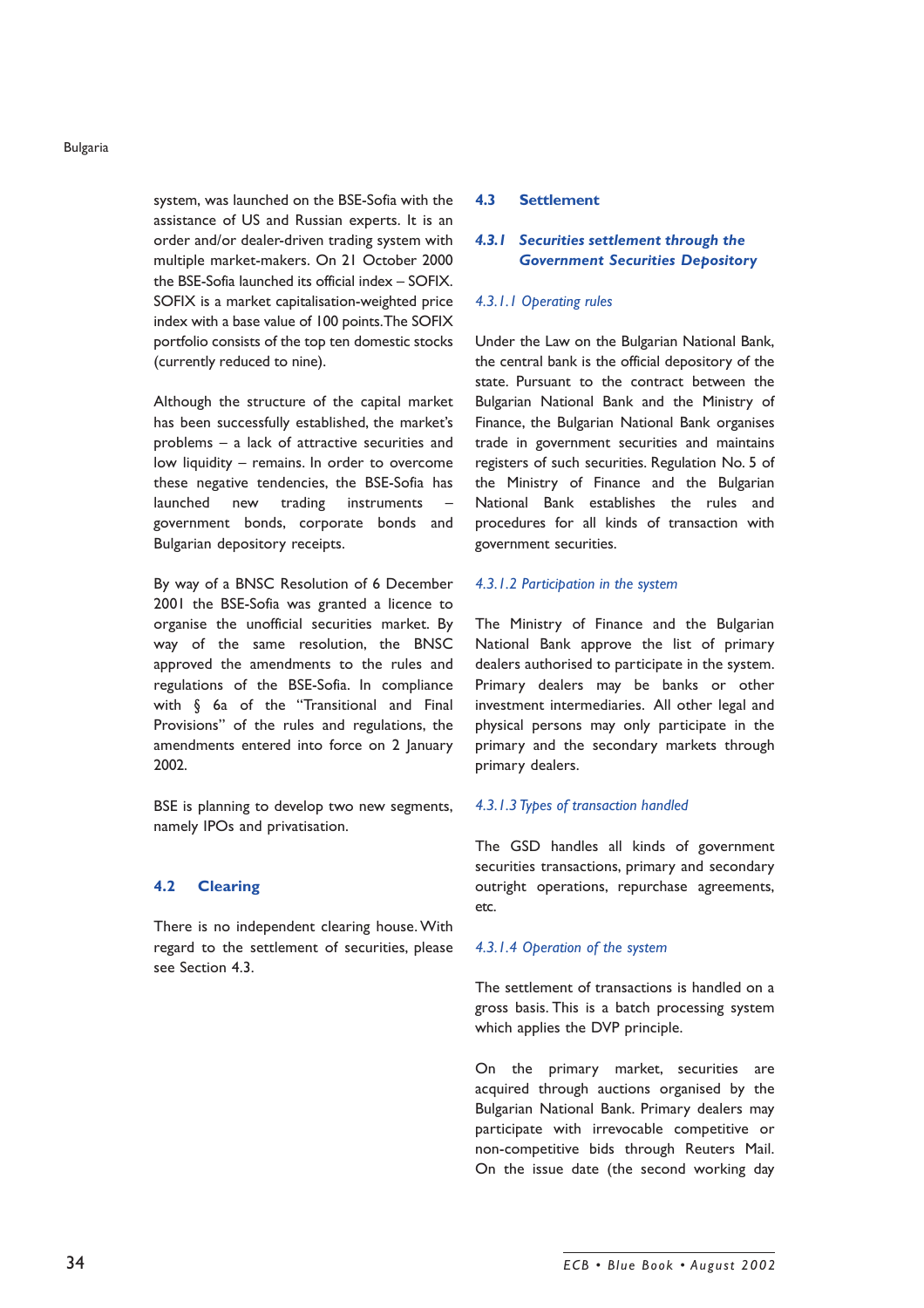after the auction) the Bulgarian National Bank debits ex officio the current accounts of the primary dealers by the amount of government securities acquired by them and credits the account of the Ministry of Finance. At the same moment the system automatically enters the securities acquired by each bidder in the registers. Only primary dealers are listed in the registers.

On the secondary market the registration of transactions is effected on the basis of irrevocable written applications sent by Reuters Mail from both the acquirer and the transferor. The Bulgarian National Bank debits, ex officio, the acquirerís account and credits the transferorís account with the stated amount, and the system automatically enters in the registers the flow of securities at the value date indicated in the application.

At maturity the central bank credits the current accounts of the primary dealers with the funds provided by the Ministry of Finance and cancels the matured issue in the registers.

The Bulgarian National Bank maintains registers both for primary dealers and commercial banks - non-primary dealers pursuant to  $\S$  6 of the "Additional Provisions" of Regulation No. 5 of the Ministry of Finance and the Bulgarian National Bank.

#### *4.3.1.5 Settlement procedures*

The settlement of government securities transactions is executed through an accounting system called SOFI. Every transfer instruction is entered in the system and the transaction is only made if securities and funds are available. Otherwise the transaction is not executed.

On the primary market transactions are settled on the day of issue. For bills, notes and bonds the day of issue is the second working day after the auction (T+2). For notes and bonds this is the fourth working day after the auction (T+4). In the event that maturity falls on the day of a new issue, the system settles the maturity first and then the new issue. This enables primary dealers to pay for the newly issued securities with the repayment for the previous issue.

On the secondary market the procedures are different. The transactions are settled on the day of the trade (T+0) or on the forward settlement date, if this is specified in the applications. The settlement is executed four times a day. The forward and reverse repo transactions are settled at 9 a.m. The outright transactions, negotiated between 9 a.m. and 11 a.m., are settled at 11 a.m. The transfer instructions for both securities and funds are settled on a gross basis with final transfer of both securities and funds occurring at the end of the processing cycle (11 a.m.). This means that the DVP scheme is DVP model 1 on a batch basis, as defined by the G10. The same procedures are repeated within the next cycles between 11 a.m. and 1 p.m. and between 1 p.m. and 3 p.m. The four processing cycles enable the participants to trade the same securities more than once per day. For these transactions the FIFO principle is applicable. The instructions are placed in a queue according to the time of receipt of the written applications. If a transaction cannot be executed because of a lack of securities or funds in the account of a certain primary dealer, it is removed from the queue and the two parties are informed of the reason for the refusal. If the same dealer has sufficient securities or funds for the next transaction in the queue, it is executed.

# *4.3.1.6 DVP arrangements*

Every primary dealer has its own current account as well as a government securities account with the Bulgarian National Bank. This means that the Bulgarian National Bank manages both securities and cash accounts, which makes the settlement risk-free. After receiving the information about a transaction, the GSD checks the availability of securities, blocks them, checks the availability of necessary funds and finally makes the transfers.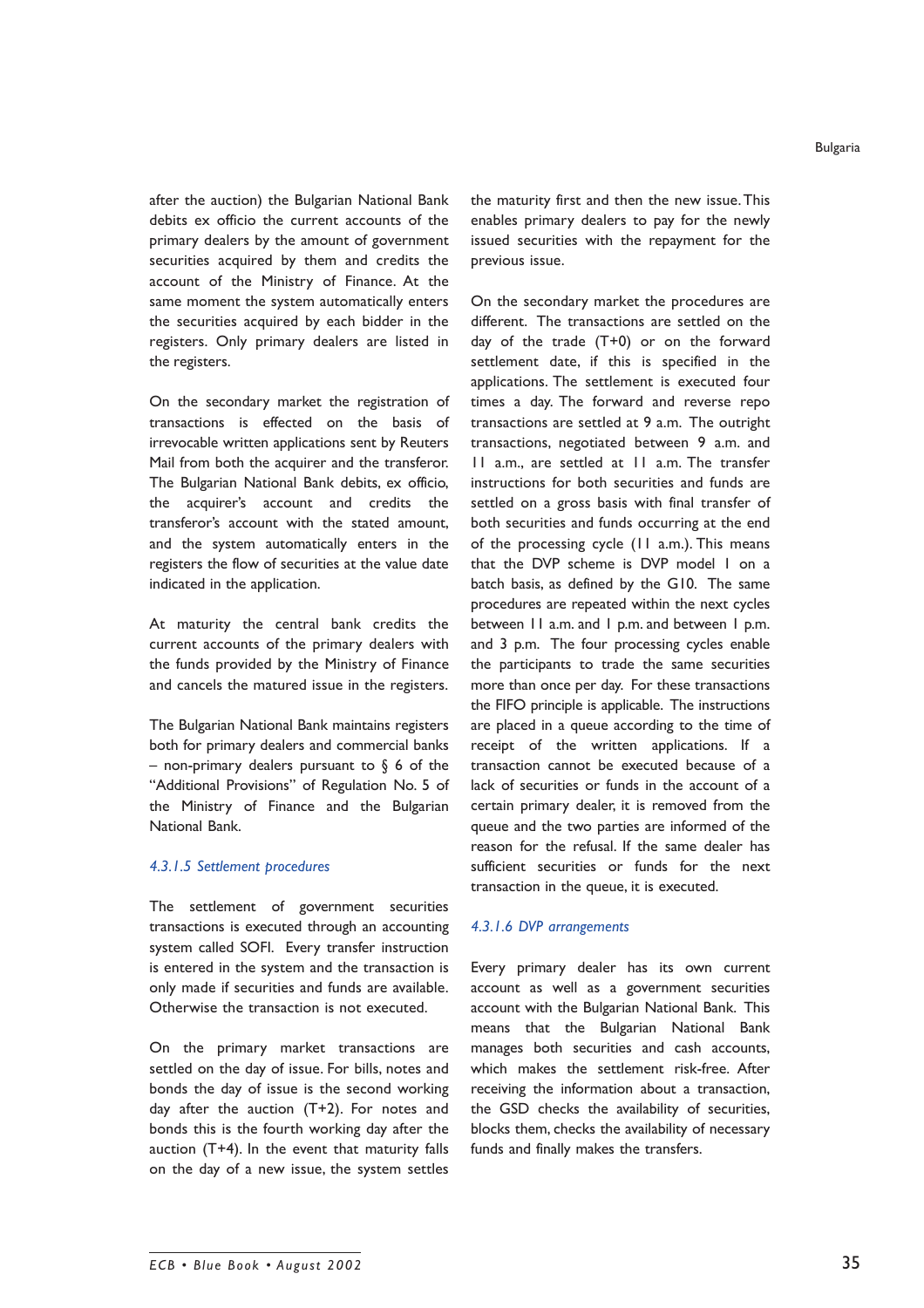#### *4.3.1.7 Credit and liquidity risk*

The DVP principle is the main measure for avoiding risk in the system. Another measure is the penalty applied to defaulting parties. If a participant fails to provide the necessary funds or securities more than once, it may lose its status as a primary dealer.

# *4.3.1.8 Pricing*

The pricing policy is common to every participant in the system. There is no full recovery of the transaction costs.

The entry fee for membership is currently BGN 1,000 (€511), paid after each new approval of the primary dealers list. The register-keeping fee for each member is BGN 500 (€256) per month. For approved primary auction bids the participant pays a commitment fee of 0.04% of the nominal value. Depending on the amount, the transfer charges vary between BGN  $|$  ( $\in$ 0.51) and BGN 10  $(65.11)$ . On the date of maturity there is a charge of 0.02% of the nominal value of the securities.

# *4.3.1.9 Main projects and policies being implemented*

The GSD is planning to create direct computer links with system participants in order to establish a fully computerised system for the settlement of primary and secondary market transactions.

# *4.3.2 Securities settlement through the Central Depository AD*

#### *4.3.2.1 Operating rules*

The LPOS determines the role of the CDAD. The organisation and operation of the CDAD are determined by Regulation No. 19 of the Ministry of Finance and the Bulgarian National Bank. The CDAD is obliged to present information regularly and on request to the Ministry of Finance and the Bulgarian National Bank. Both institutions are authorised to carry out on-site inspections of the CDAD. Under the Law on registered pledges, all necessary facts connected with pledges must be recorded in the CDAD.

The CDAD organises its operations in four major directions. First, it has created a national register of the joint stock companies privatised in the mass privatisation process and the former privatisation funds (now investment companies and holdings). In this regard, accounts were opened automatically (over 3,500,000) for all the shareholders which had acquired shares in the process. Second, it has created an SSS for trades between the members of the CDAD. Third, it has created a system for organising payments for securities traded on a DVP basis, which is connected to BISERA. Fourth, it has created a system, which maintains a common stockbrokers' back office. (The securities account of each member of the CDAD which is an investment intermediary is divided into sub-accounts for each individual customer-stockholder.)

# *4.3.2.2 Participation in the system*

The participants in the system are the BSE-Sofia and investment intermediaries, both being members of the CDAD. Only they can operate directly with the register in order to serve their customers. All publicly offered securities can only be traded through the BSE-Sofia, except transactions between individuals (natural persons) and a number of other special kinds of trade (including tenderoffering, repo trades, grants, inheritances). Those transactions which are not traded at the BSE-Sofia must be registered in the BSE-Sofia trading system as reported trades as they could otherwise not be settled in the CDAD).

#### *4.3.2.3 Types of transaction handled*

In practice, the CDAD handles all types of book-entry equity transaction. Stock lending is available in emergencies. The CDAD also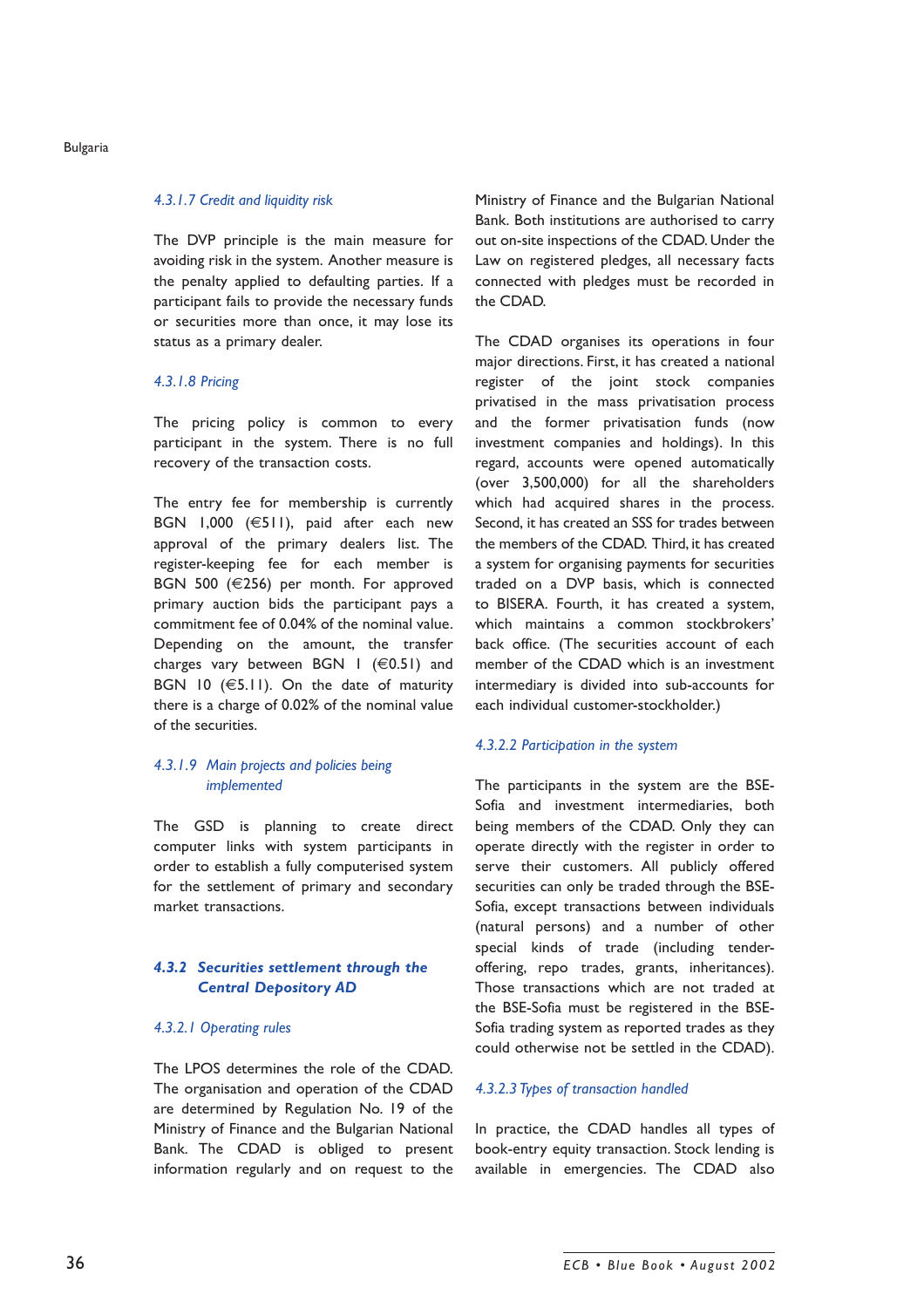provides its members with the possibility of offering custodial services to their customers.

#### *4.3.2.4 Operation of the system*

The system settles the instructions for the transfer of securities and cash on a gross basis, in a batch processing mode, applying the DVP principle. This is in conformity with the already accepted gross standard for payments in Bulgaria, and is the only way to reduce the risk inherent in the payment process, since a fixed risk management system in Bulgaria does not exist. It is possible to process a delivery free of payment transaction on the OTC market when indicated by the seller, i.e. only securities delivery without involvement of the payment system.

During the first wave of the mass privatisation process in 1997 the CMP provided the CDAD with all data on the transactions. The transfer of ownership was made through registration in the CDADís registers. There were no payments, because equities were exchanged for vouchers. In the second wave the process became more complicated because payments could be made in cash or with different kinds of voucher.

In the event of cash privatisation, the required information is provided by the Agency for Privatisation or by the relevant ministry. If this privatisation is carried out on the stock exchange, the information is provided by the brokers and the BSE-Sofia.

As regards the settlement of trades between investment intermediaries, the CDAD has implemented the standard settlement period recommended by the Group of Thirty (G30) and the World Bank, namely T+0 to T+3. When a transaction is made, securities ownership is transferred and payment is finally completed within a three-day period.

The processing cycle follows the sequence outlined below, which is the same for stock exchange and OTC trades.

On the trade date, T+0, the investment intermediary sends information to the CDAD on the transaction and the securities or cash accounts to be debited or credited. For the stock exchange trades in particular, the information provided by the participants is checked against the information received from the BSE-Sofia.

On T+1, any errors and mistakes are identified. The CDAD sends payment information to BISERA. In the event of an error or a mistake, the transaction is kept in a queue for up to three days, after which it should be cancelled if a correction is not made.

After 11 a.m. on T+2, the relevant securities accounts are checked for securities availability in the case of every transaction. The necessary amount of shares is blocked, and after 6 p.m. the CDAD sends confirmation to the national settlement system, BISERA, which processes the payments overnight.

At 8.15 a.m. on T+3, the results of the settlement process are received. If the payment is executed (i.e. the requisite funds are transferred to the seller's account), the securities accounts are unblocked and the securities are transferred to the account of the buyer (and to its customer's sub-account). Simultaneously, the registers of enterprises whose shares are the subject of the trade are automatically updated.

The CDAD has direct access to BISERA to deal as a settlement agent. The CDAD initiates a direct debit transaction on behalf of the seller on the bank account of the investment intermediary buying securities in order to ensure that the payment is made.

#### *4.3.2.5 Transaction processing environment*

The system is fully computerised. Data are transferred electronically between the CDAD on the one hand and the participants, BISERA and the BSE-Sofia, on the other. However, according to the existing regulations for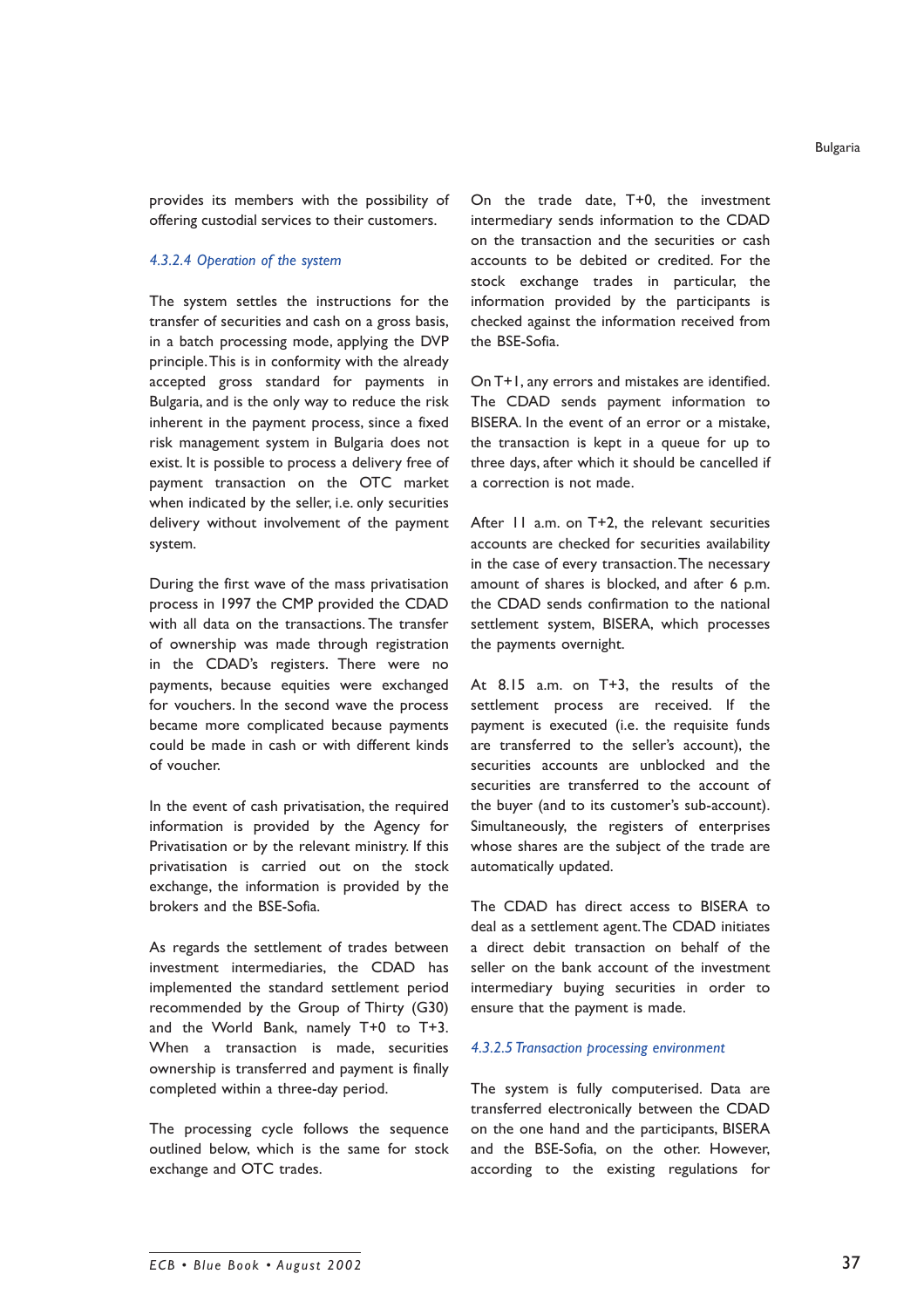payments, the only valid payment documents are paper-based (signed and stamped), which means that all electronically exchanged information must also be provided on hard copy. According to the new draft regulations, electronic documents will replace the paperbased ones.

#### *4.3.2.6 Settlement procedures*

The system forms a queue of all transactions to be handled on a given day. The execution priorities for processing transfer orders are as follows:

- stock exchange trades before OTC transactions; and
- trades on behalf of investment intermediaries' customers before trades on behalf of investment intermediaries themselves.

The place of each stock exchange transaction in the queue depends on the time of its conclusion on the BSE-Sofia. The place of each OTC transaction depends on the time it is reported to the CDAD. There is also a queue for transactions which cannot be settled due to insufficient securities or cash. Each day the waiting trades from the previous days are processed before the new transactions of the same type and in accordance with the abovementioned priorities.

#### *4.3.2.7 DVP arrangements*

Every member of the CDAD must hold an account with a commercial bank which can be directly debited by the CDAD under an agreement between the CDAD and its member. The buyer cannot stop this payment. On T+2 the bank blocks the funds after receiving confirmation from the CDAD, and the CDAD blocks the securities. If both funds and securities are available, they are transferred during the night after T+2. If funds (or securities) are not available, the securities or funds will remain blocked until T+9.

#### *4.3.2.8 Credit and liquidity risk*

The BSE-Sofia manages a Guarantee Fund (Fund) in order to guarantee payments for transactions executed on the Exchange. BSE-Sofia members created the Fund in instalments. Each member must deposit an initial instalment amounting to BGN 200  $(\in$ 102). By the 10th day of each calendar month each member must currently deposit in the Fund an amount equal to 0.1% of the average value of all transactions executed by it during the previous calendar month. The cross (one-side) and block transactions are excluded from these calculations. The average value of executed transactions is the value of all transactions for the last calendar month divided by the number of trading sessions during that period. Within three working days of the end of each calendar month the Exchange informs each member, in writing or by electronic message, of the amount of its current instalment in the Fund. When the amount of the Fund is equal to or more than 1% of the value of the realised turnover of the Exchange for the previous year, the members shall stop paying their current instalments. If the amount of the Fund reaches levels less than 1% of the value of the realised turnover of the Exchange for the previous year, the members shall resume payment of their current instalments. Members' instalments to the Guarantee Fund are only payable in cash (BGN).

The Fund's resources are kept and managed in a separate account in a commercial bank determined by the Board of the BSE-Sofia. The Board appoints a person to manage the Fund. The main principle for maintaining and managing the Fund is to recognise and avoid risk. The Guarantee Fund's resources may be invested only in bank deposits and government securities. These resources are to be used to cover liabilities among members arising from transactions executed on the Exchange after the expiration of the terms for settlement of transactions. If a liability incurred in a transaction exceeds the total amount of the Fund, all members must make additional equal